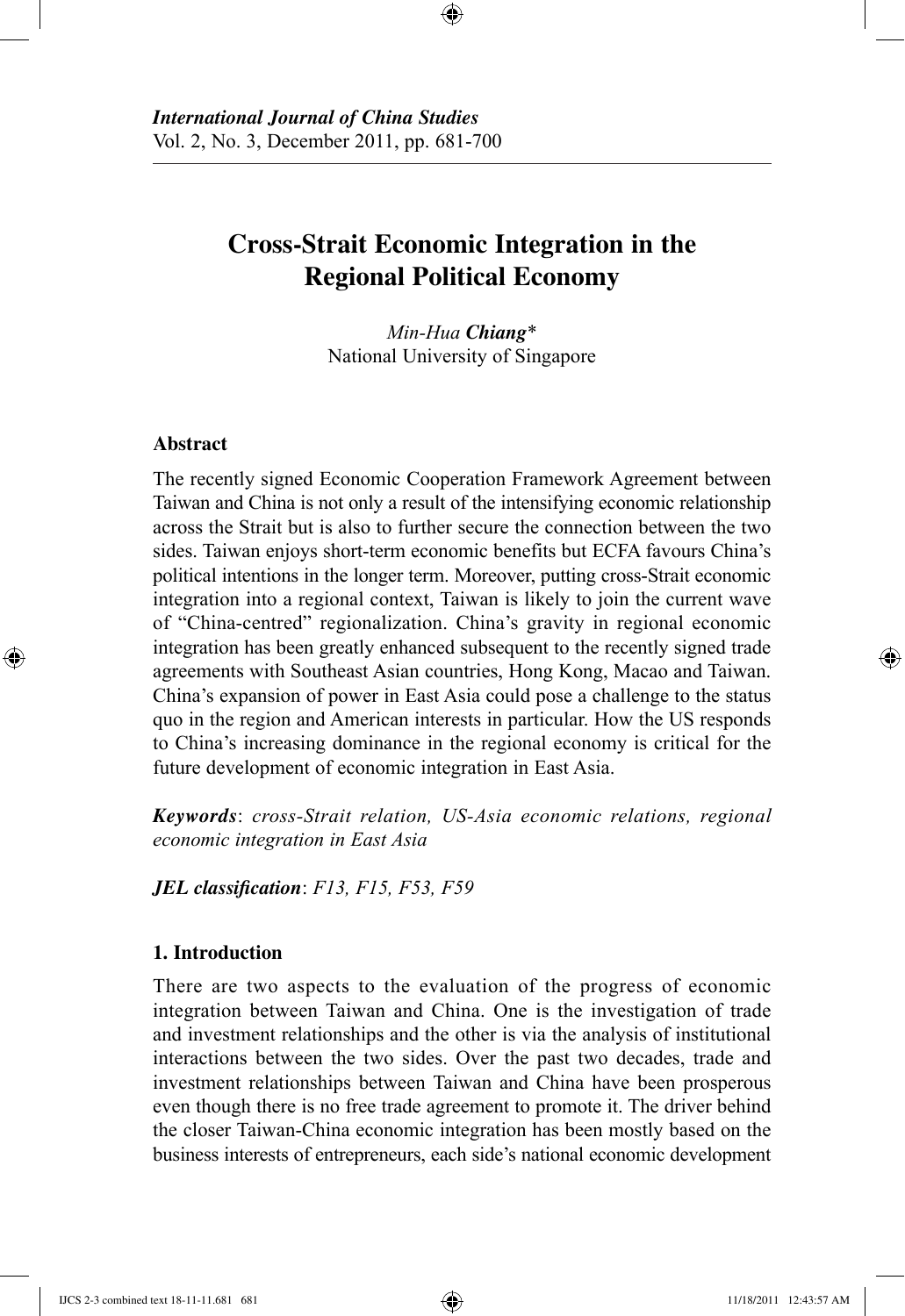policy and the global economic situation, rather than any arranged economic cooperative mechanism between Taiwan and China.

⊕

The lagging development of institutionalized cross-Strait economic relations has improved since the current Taiwanese President, Ma Ying-jeou 馬英九, took office in 2008. The recent improvement in government-togovernment cooperation on cross-Strait economic affairs includes the easing of the RMB-NTD conversion business in Taiwan, cross-Strait securities investment, the ceiling on Mainland-bound investment in Taiwan, the permitting of Mainland capital to invest in Taiwan's stock market, direct flights between the two sides and the opening up of Taiwan to Chinese tourists. Representative of the progress in institutionalized cross-Strait economic relations was the signing of the Economic Cooperation Framework Agreement (ECFA) in June 2010. It was a historical moment because Taiwan and China, who have both claimed themselves to be the only legal government of China and denied formal recognition of each other, committed themselves to trimming tariff and commercial barriers. Although ECFA is a product of intensified cross-Strait economic relations, it also plays an active role in securing the future connection between Taiwan and China. Indeed, the establishment of more measures of economic cooperation across the Strait was not surprising as both sides have vigorously sought to improve relations after the Kuomintang 國民黨 (KMT) regained Taiwan presidency in 2008. Contrary to President Chen Shui-bian 陳水扁's era (2000-2008), where his strong "Taiwan consciousness" was less favoured by China, President Ma's emphasis on Chinese ethnicity and Chinese identity won much of China's applause. With the same "One China" principle<sup>1</sup> in mind, the two sides found room to cooperate, especially in economic affairs.

Until June 2010, the most noticeable measure on ECFA was the early harvest programme which has taken effect since January 1st 2011. According to the ECFA early harvest programme, China will lower tariffs on 539 items, which accounted for 16 per cent of China's total imports from Taiwan in 2009. Meanwhile, Taiwan will lower tariffs on 267 items, which accounted for 11 per cent of Taiwan's total imports from China in 2009. The items that China opens up to Taiwan range from agricultural goods to manufacturing products such as petrochemicals, machinery, transport equipments and textiles. However, Taiwan opens up no agricultural goods to China and the manufacturing items listed in the early harvest programme are quite limited. As China eliminates tariffs on almost twice as many goods as Taiwan, the economic benefits favour Taiwan more than China. On the trade in services listed on the early harvest programme, China also opens up more of its service sector for Taiwanese entrepreneurs to invest in on the mainland, such as banking, securities and futures, insurance and business services.<sup>2</sup> Taiwanese companies will be allowed to conduct a wider variety of business in China

⊕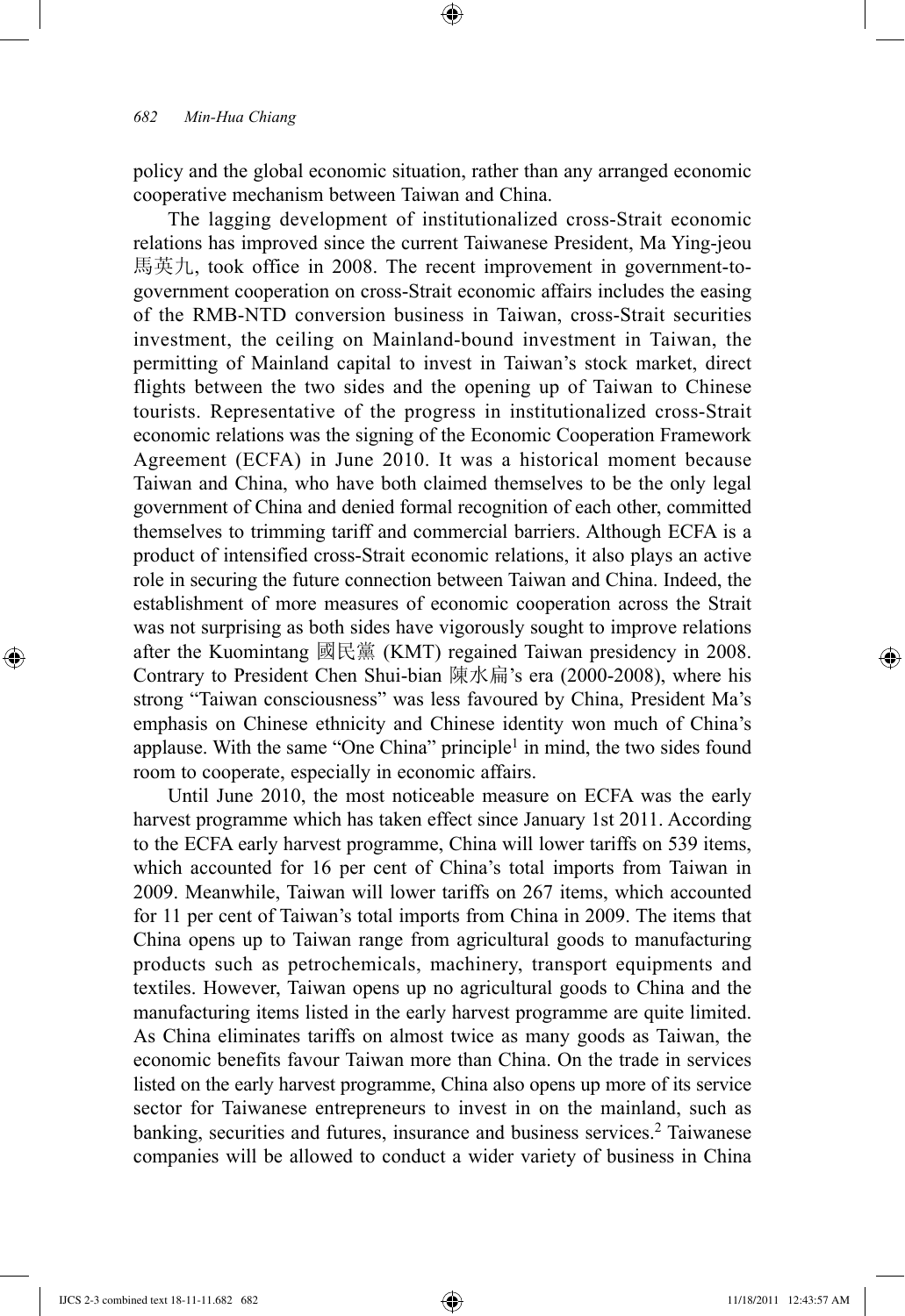than vice versa. In January 2011, the Cross-Strait Economic Cooperation Committee (ECC), composed of officials from the Straits Exchange Foundation (SEF) and the Association for Relations across the Taiwan Straits (ARTS), was formed to promote, oversee and carry out the economic agreement. It was decided during the ECC's first meeting in February 2011 to establish six working groups, including those on trade in goods, trade in services, dispute settlement, investment, industrial cooperation and custom cooperation, in order to complete ECFA-related follow-up negotiations.3

⊕

The establishment of an economic cooperation mechanism has implications not only for Taiwan and China but also for the future development of regional economic integration. Given China's economic significance in terms of GDP, trade volume, foreign investment and foreign reserves, and Taiwan's role as an important foreign investor and high technology producer in the region, the signing of ECFA indeed has its strategic importance in the region. Both Japan and South Korea expressed their concern over competition with Taiwanese manufactured products in the Chinese market after ECFA was initiated.4 In addition, the signing of ECFA, though a step forward in regional economic integration, also signifies a structural modification in the regional political economy. The regional production network has experienced great changes since China's emergence in recent decades. Some smaller economies in Asia have been displaced by China from their traditional export markets, owing to the switch of Foreign Direct Investment (FDI) from these economies to China. They have then sought a closer trading connection with China as well as with each other.<sup>5</sup> For China, its signing of FTAs with neighbouring countries seems to firmly consolidate its commercial relations with the Asian economies. Putting the cross-Strait economic relationship within this changing regional context, this paper argues that Taiwan is actually following the wave towards a "China-centred" regionalization. The conventional "China-centred" regionalization concept would be further supported by the different sorts of FTA between China, Hong Kong, Macao and Southeast countries. This raises an important question as to whether this "China-centred" regionalization would challenge US influence in the region. In contrast to China, the US has been less involved in East Asia's economic integration process. The decreasing weight of trade with the US in Taiwan's and other Asian countries' total foreign trade signifies the more remote relationships between the US and East Asia.

The organization of this paper is as follows. It begins with an overview of the cross-Strait economic relations. Although China needed investment from Taiwan for its initial economic growth, as this division of labour across the Strait became mature, Taiwan found itself unable to break its economic connection with China. The recently signed ECFA will deepen the existing production network across the Strait and make the island's economy more

⊕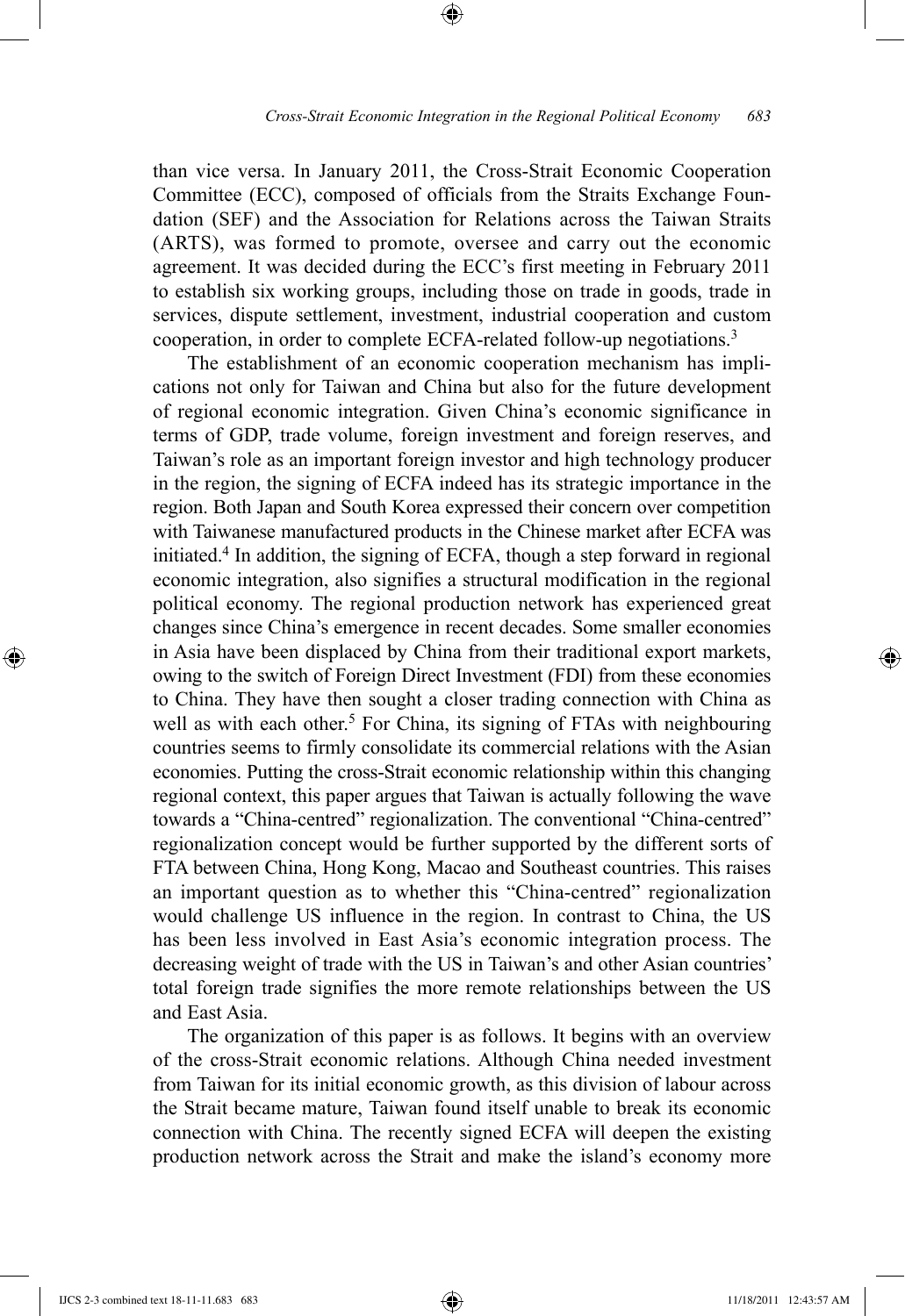dependent on China. Both China and Taiwan's strategic consideration for ECFA will also be discussed. In general, Taiwan enjoys more economic benefits in the short term but ECFA will be in favour of China's political purpose in the longer term. Finally, the signing of ECFA symbolizes Taiwan's legitimate entry into the "China-centred" regionalization and further enhances China's gravity within regional economic integration. China's signing of free trade agreements, including the ECFA with Taiwan, CEPA with Hong Kong and Macao and the China-ASEAN FTA, signifies that future economic relationships with these economies are to be guaranteed. Owing to China's large economic size, potential consumption power and manufacturing capability, the "China-centred" regionalization will surely pose a challenge to the US. How the US will respond to this China-centred regionalization is critical to the future development of Taiwan-China relations as well as regional economic integration.

⊕

#### **2. Overview of Cross-Strait Economic Integration**

Cross-Strait economic contact was initiated even before the Taiwanese government had approved it. China's figures show that, before 1988, the cumulative amount realized by Taiwanese investments in China had already reached US\$22 million. It then jumped rapidly in one year to US\$160 million in 1989.6 During that time, Taiwan's outward investment, whether in China or in Southeast Asia, was to play a defensive role in retaining export markets for Taiwanese firms since the domestic investment environment was worsening. After 1990, Taiwanese investment in China surged to unprecedented levels as Taiwan's investment regulations regarding mainland China began to be progressively loosened. By 1993, according to Taiwan's Ministry of Economic Affairs (MOEA), the geographical distribution of Taiwanese investment had already changed significantly from Southeast Asia to China. The geographical proximity, similar culture and language and the overseas Chinese connection (*guanxi* 關係) also attracted Taiwanese investment to mainland China. The Asian financial crisis in 1997 promoted another rush of Taiwanese investment in China where the impact of the crisis was less serious. After 2000, while investment in other Asian countries such as in Singapore and Hong Kong continued to increase slightly, investment in other Southeast Asia countries decreased noticeably. However, investment in China still grew swiftly and massively. From 2000 to 2005, Taiwan's total investment in China (excluding Hong Kong) was 12 times larger than the investment in the combined Southeast Asia countries (Singapore, Indonesia, Malaysia, the Philippines, Thailand, and Vietnam).

As shown in Figure 1, in 2001, Taiwan's investment in China was US\$2,784 million which accounted for around 39 per cent of Taiwan's total

IJCS 2-3 combined text 18-11-11.684 684 11/18/2011 12:43:57 AM

⊕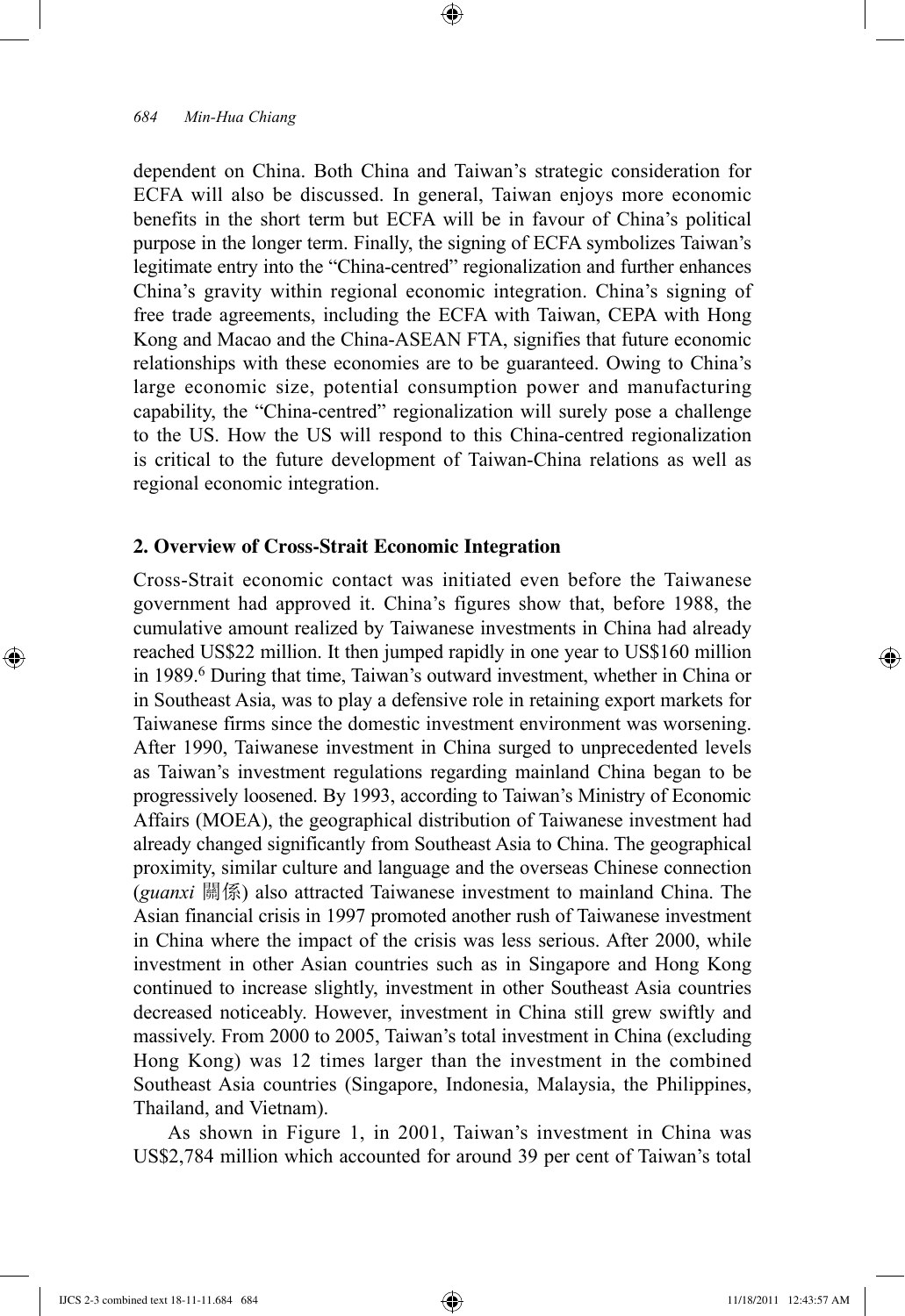

Figure 1 Taiwan's Investment in China, 2001-2010

Source: Monthly Report 2010, Investment Commission, MOEA, Taiwan.

outward investment. But in 2010, Taiwan's investment in the mainland was US\$14,618 million, accounting for 84 per cent of Taiwan's total outward investment. Although Taiwan began to invest in the mainland later, its enormous investment has made it possible for it to catch up with other leading foreign investors in China in a short time. According to figures from the PRC's Ministry of Commerce, in 2010 the island's investment was US\$6.7 billion. About 6.3 per cent of total FDI in China was from Taiwan, which also made it the second largest foreign investor in mainland, only behind Hong Kong (see Table 1).

In addition, Taiwan's investment in China has traditionally concentrated on the manufacturing sector. The large amount of manufacturing investment in China not only constituted the principal Taiwanese investment on the mainland but Taiwan's outward investment in manufacturing is almost all in China. From 1991 to 2010, about 86 per cent of Taiwan's investment in China was in the manufacturing sector whereas the service sector took 12 per cent of Taiwan's total investment on the mainland (see Figure 2). The MOEA's figures also show that in 2010, 90.7 per cent (US\$10.8 billion) of Taiwan's outward investment in the manufacturing sector was in China whereas only 9.3 per cent (US\$1.1 billion) of Taiwan's manufacturing investment was in other countries.

Among the different manufacturing sectors invested in China, *electronic parts and components* and *computers, electronic and optical products* were

⊕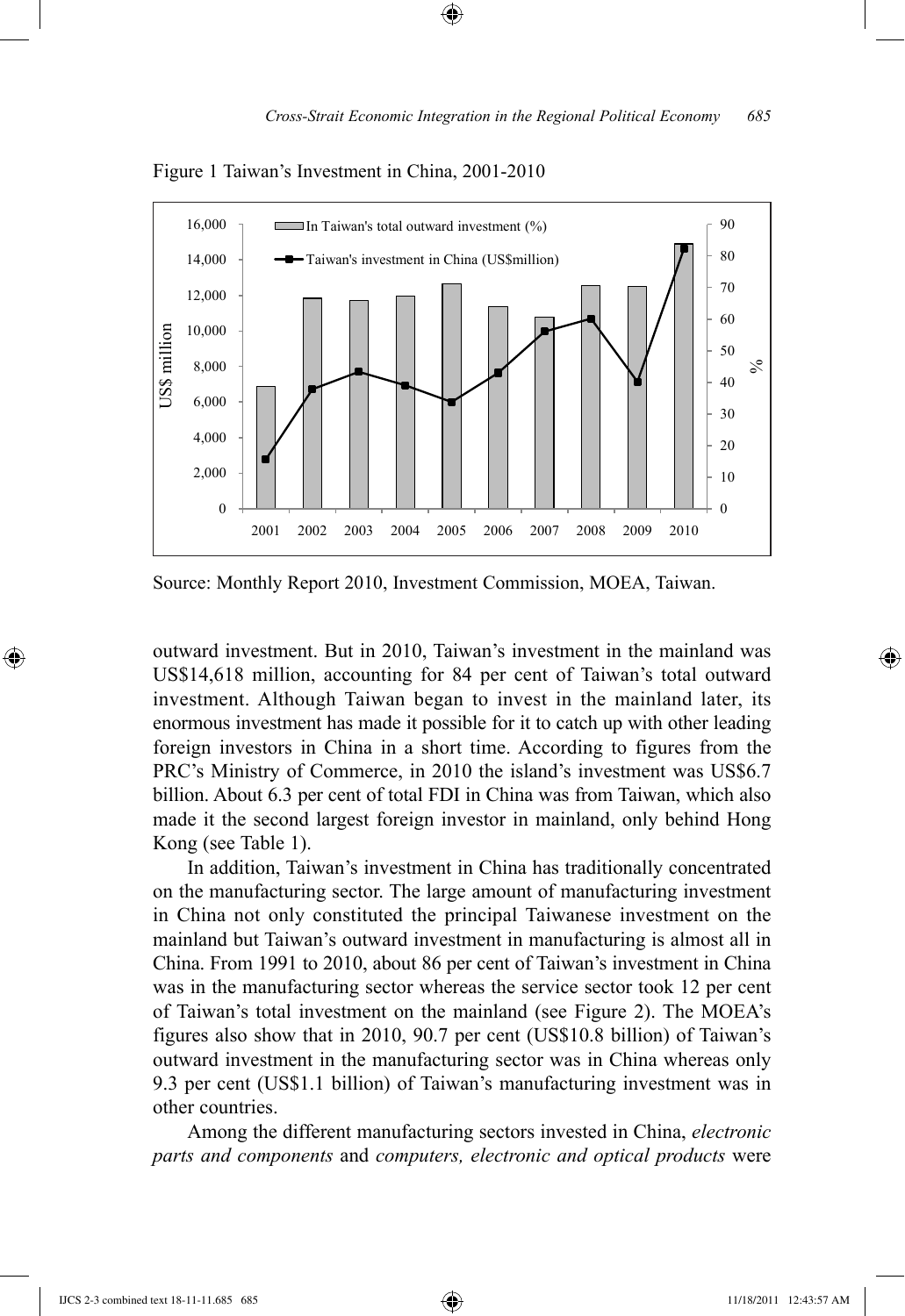| Ranking      | FDI Origin    | Amounts (US\$ billion) As % of Total FDI |      |
|--------------|---------------|------------------------------------------|------|
| 1            | <b>HK</b>     | 67.5                                     | 63.9 |
| $\mathbf{2}$ | <b>Taiwan</b> | 6.7                                      | 6.3  |
| 3            | Singapore     | 5.7                                      | 5.4  |
| 4            | Japan         | 4.2                                      | 4.0  |
| 5            | US            | 4.1                                      | 3.9  |
| 6            | South Korea   | 2.7                                      | 2.6  |
| 7            | UK            | 1.6                                      | 1.5  |
| 8            | France        | 1.2                                      | 1.1  |
| 9            | Holland       | 1.0                                      | 0.9  |
| 10           | Germany       | 0.9                                      | 0.9  |
|              | Total         | 95.6                                     | 90.5 |

 $\bigoplus$ 

# Table 1 Top 10 FDI in China in 2010

Source: Ministry of Commerce of the PRC.

# Figure 2 Taiwan's Investment in China by Industry, 1991-2010



Source: Monthly Report 2010, Investment Commission, MOEA (in Chinese).

 $\bigoplus$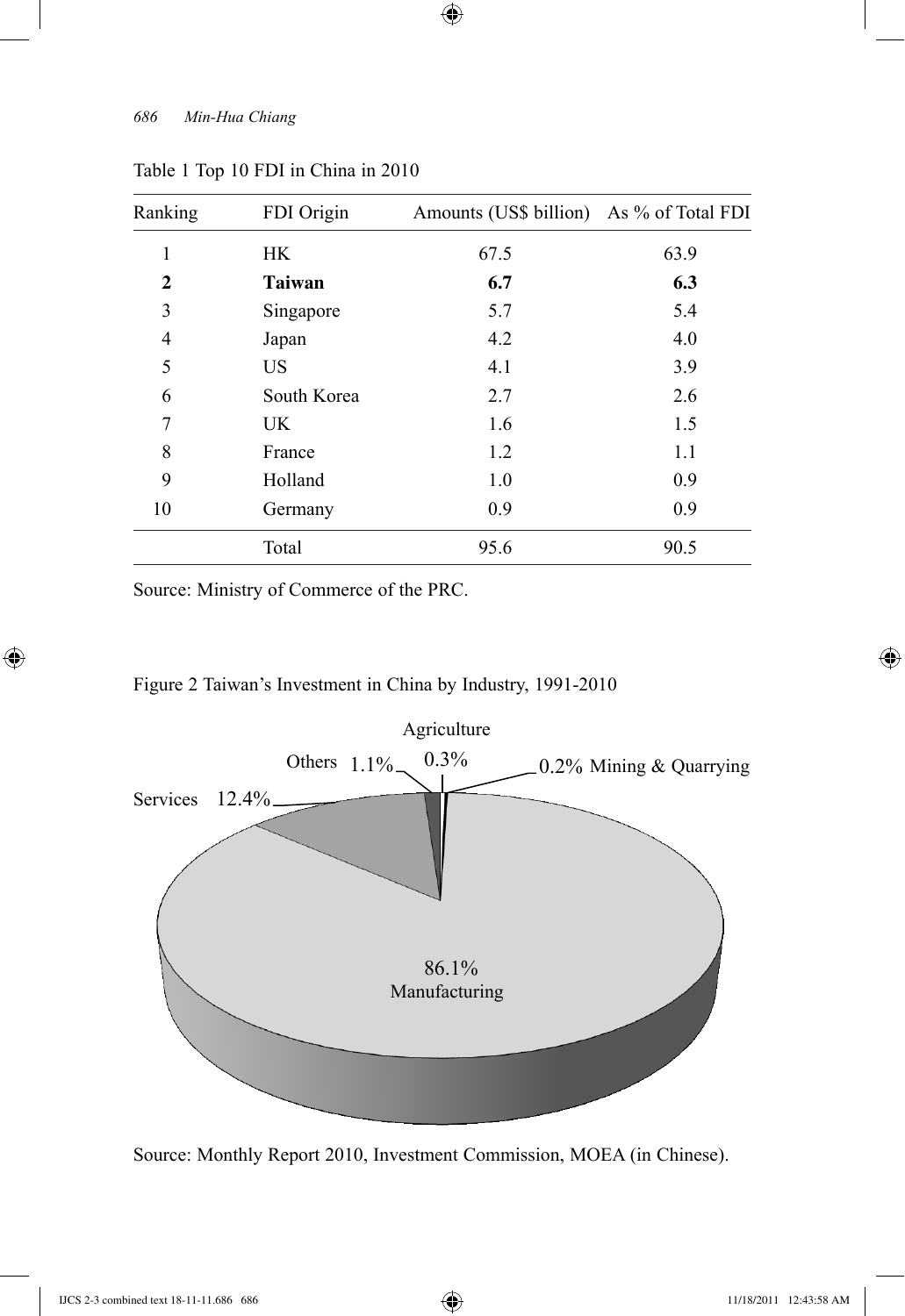the main areas invested in by Taiwanese firms, which took about 19.6 per cent and 17.7 per cent of Taiwan's total manufacturing investment on the mainland, followed by *electrical equipment* (10.4 per cent), *fabricated metal products* (6.7 per cent) and *plastic products* (5.8 per cent) (see Table 2). This is different from two decades ago when traditional manufacturing sectors also took an important part of Taiwan's total investment in China.<sup>7</sup> Another feature of Taiwan's manufacturing investment in China is the shift from labour-intensive industries led by small- and medium-sized firms to capital- and technology-intensive large enterprises. The increase in the size of each investment project clearly demonstrates this tendency. As Table 3 shows, the investment amounts for each investment was US\$0.74 million and increased to US\$18.8 million in 2010. The rise in value of each investment project suggests that many large Taiwanese enterprises with greater financial resources began to invest in China.

⊕

Table 2 Sectoral Distribution of Taiwan's Manufacturing Investment in China in 2010

| Sectors                                       | $\frac{0}{0}$ | <b>Sectors</b>                            | $\frac{0}{0}$ | <b>Sectors</b>                                    | $\frac{0}{0}$  |
|-----------------------------------------------|---------------|-------------------------------------------|---------------|---------------------------------------------------|----------------|
| Electronic parts<br>and components            | 19.6          | Basic metal                               | 3.0           | Wearing apparel and<br>clothing accessories       | 1 <sub>1</sub> |
| Computers, electronic<br>and optical products | 17.7          | Manufacturing not<br>elsewhere classified | 2.8           | Medical goods                                     | 0.8            |
| Electrical equipment                          | 104           | Textiles mills                            | 2.7           | <b>Beverages</b>                                  | 0.7            |
| <b>Fabricated</b> metal<br>products           | 6.7           | Pulp, paper and<br>paper products         | 2.0           | Wood and bamboo<br>products                       | 0.4            |
| Plastic products                              | 5.8           | Motor vehicles and<br>parts               | 1.9           | Furniture                                         | 0.5            |
| Machinery equipment                           | 4.9           | Chemical products                         | 1.5           | Petroleum and<br>coal products                    | 0.3            |
| Chemical material                             | 4.7           | Other transport<br>equipment              | 1.5           | Printing and<br>reproduction of<br>recorded media | 0.3            |
| Non-metallic<br>mineral products              | 4.6           | Leather, fur and<br>related products      | 1.4           | Total                                             | 100            |
| Food                                          | 3.1           | Rubber products                           | 14            |                                                   |                |

Source: Monthly Report 2010, Investment Commission, MOEA (in Chinese).

⊕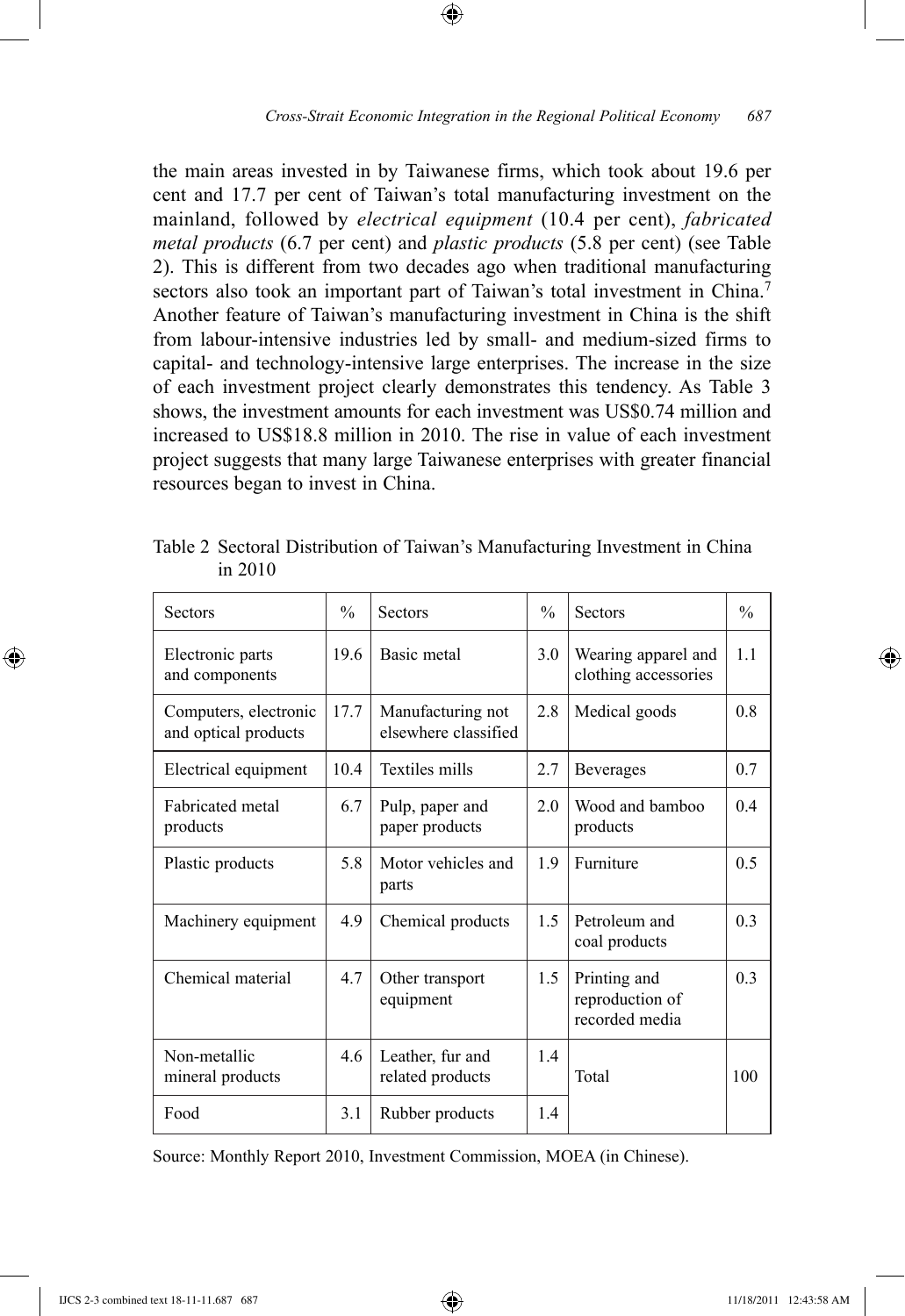|      | Number of<br>Cases | <b>Investment Amount</b><br>(US\$1,000) | Amounts per Case<br>(US\$1,000) |
|------|--------------------|-----------------------------------------|---------------------------------|
| 1991 | 235                | 173,058                                 | 736.4                           |
| 1992 | 262                | 246,382                                 | 940.4                           |
| 1993 | 8,432              | 2,955,618                               | 350.5                           |
| 1994 | 810                | 886,492                                 | 1,094.4                         |
| 1995 | 409                | 998,576                                 | 2,441.5                         |
| 1996 | 322                | 1,115,905                               | 3,465.5                         |
| 1997 | 7,756              | 3,902,660                               | 503.2                           |
| 1998 | 1,124              | 1,830,689                               | 1,628.7                         |
| 1999 | 422                | 1,166,098                               | 2,763.3                         |
| 2000 | 692                | 2,384,246                               | 3,445.4                         |
| 2001 | 879                | 2,513,959                               | 2,860.0                         |
| 2002 | 2,517              | 6,077,594                               | 2,414.6                         |
| 2003 | 3,084              | 6,807,514                               | 2,207.4                         |
| 2004 | 1,284              | 6,284,971                               | 4,894.8                         |
| 2005 | 901                | 5,281,921                               | 5,862.3                         |
| 2006 | 774                | 6,649,291                               | 8,590.8                         |
| 2007 | 652                | 8,765,998                               | 13,444.8                        |
| 2008 | 401                | 8,761,185                               | 21,848.3                        |
| 2009 | 404                | 5,892,078                               | 14,584.4                        |
| 2010 | 576                | 10,840,822                              | 18,820.9                        |

| Table 3 Taiwan's Manufacturing Investment in China by Cases and Amounts, |
|--------------------------------------------------------------------------|
| 1991-2010                                                                |

 $\textcircled{\scriptsize{+}}$ 

Source: Monthly Report 2010, Investment Commission, MOEA (in Chinese).

The expansion of investment in China deepened the production network between the two sides and therefore induced Taiwanese exports to China. During the past decade, trade between Taiwan and China has progressed even more significantly. As shown in Table 4, in 2001, according to Taiwan's official figures, Taiwan's imports from China was about US\$5,904 million and only accounted for about 5.5 per cent of the island's total imports. However, it enlarged 6 times and accounted for 14.3 per cent of Taiwan's total imports in 2010. Taiwan's exports to China also increased from US\$4,895.3 million in 2001 to US\$76,935 million in 2010, and about 28 per cent of Taiwan's total exports were designated for the mainland. If exports to Hong Kong are included, Taiwan's total exports to China are over 40 per cent of the island's total exports. Exports to the mainland and Hong Kong together accounted for

⊕

↔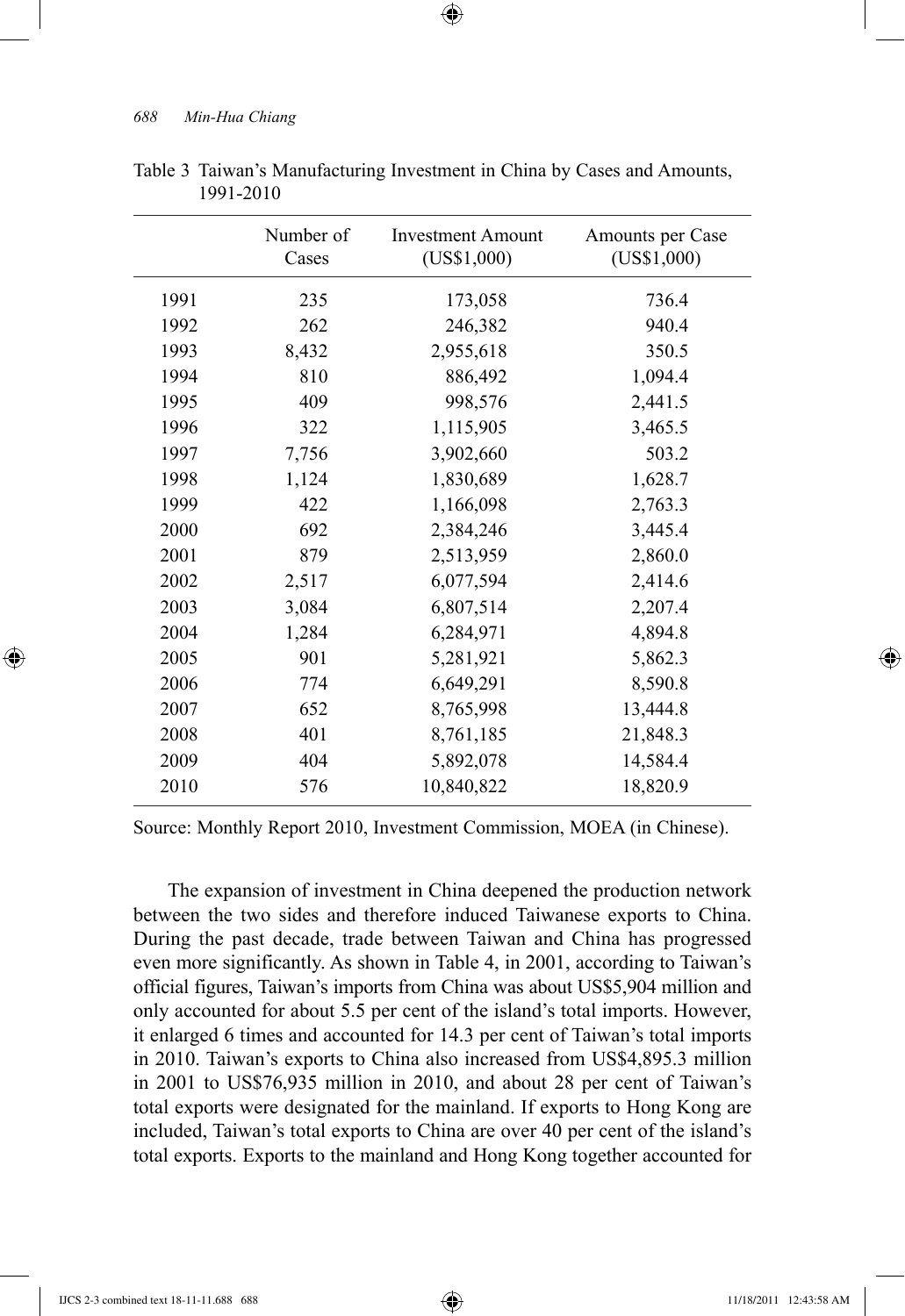| 2017<br>֧֧֧֧֧֦֧֧֦֧֦֧֦֧ׅ֧ׅ֧֧֧ׅ֧֧֧֪֧֚֚֚֚֚֚֚֚֚֚֚֚֚֚֚֚֚֚֚֚֚֚֚֚֚֚֚֚֚֚֝֟֓֝֟֓֝֓֓֜֓֜֓֝֬֝֬֜֓֝֬<br>ì                                                                                                                                                                           |
|----------------------------------------------------------------------------------------------------------------------------------------------------------------------------------------------------------------------------------------------------------------------|
|                                                                                                                                                                                                                                                                      |
|                                                                                                                                                                                                                                                                      |
|                                                                                                                                                                                                                                                                      |
|                                                                                                                                                                                                                                                                      |
| .<br>ק<br>I<br>- "Late" I put and the production of the contract of the contract of $\sim$ France of $\sim$ France of $\sim$ France of $\sim$ France of $\sim$ France of $\sim$ France of $\sim$ France of $\sim$ France of $\sim$ France of $\sim$ France of $\sim$ |
|                                                                                                                                                                                                                                                                      |
|                                                                                                                                                                                                                                                                      |
|                                                                                                                                                                                                                                                                      |
| $\frac{1}{2}$                                                                                                                                                                                                                                                        |
|                                                                                                                                                                                                                                                                      |
|                                                                                                                                                                                                                                                                      |
| $\frac{1}{2}$                                                                                                                                                                                                                                                        |
|                                                                                                                                                                                                                                                                      |
|                                                                                                                                                                                                                                                                      |
|                                                                                                                                                                                                                                                                      |
|                                                                                                                                                                                                                                                                      |
|                                                                                                                                                                                                                                                                      |
|                                                                                                                                                                                                                                                                      |
|                                                                                                                                                                                                                                                                      |
|                                                                                                                                                                                                                                                                      |
|                                                                                                                                                                                                                                                                      |
|                                                                                                                                                                                                                                                                      |
|                                                                                                                                                                                                                                                                      |
|                                                                                                                                                                                                                                                                      |
|                                                                                                                                                                                                                                                                      |
|                                                                                                                                                                                                                                                                      |
|                                                                                                                                                                                                                                                                      |
| $\frac{1}{2}$                                                                                                                                                                                                                                                        |
|                                                                                                                                                                                                                                                                      |
|                                                                                                                                                                                                                                                                      |
|                                                                                                                                                                                                                                                                      |
|                                                                                                                                                                                                                                                                      |
|                                                                                                                                                                                                                                                                      |
|                                                                                                                                                                                                                                                                      |
| $\frac{1}{3}$<br>.<br>F                                                                                                                                                                                                                                              |

 $\circ$ 

 $\bigoplus$ 

US\$ million;  $\%$ 

 $\overline{\phantom{a}}$ 

|             |                                   | Taiwan                                    |          |                                                                                                                                                                                |           | China                            |          |                                  |
|-------------|-----------------------------------|-------------------------------------------|----------|--------------------------------------------------------------------------------------------------------------------------------------------------------------------------------|-----------|----------------------------------|----------|----------------------------------|
|             |                                   | Imports from China                        |          | Exports to China                                                                                                                                                               |           | Imports from Taiwan              |          | Exports to Taiwan                |
|             |                                   | Amounts As % of Taiwan's<br>total imports | Amounts  | As % of Taiwan's<br>total exports                                                                                                                                              | Amounts   | As % of China's<br>total imports | Amounts  | As % of China's<br>total exports |
| <b>2001</b> | 5,903.8                           | 5.5                                       | 4,895.3  | 3.9                                                                                                                                                                            | 25,497.1  | $\frac{13}{2}$                   | 5,039.9  | 2.0                              |
| 2002        | 7,968.3                           | 7.0                                       | 10,526.7 | 7.8                                                                                                                                                                            | 27,344.0  | 11.2                             | 5,001.7  | $\frac{1}{2}$                    |
| 2003        | 11,017.5                          | 8.6                                       | 22,890.3 | 15.2                                                                                                                                                                           | 38,082.5  | 12.9                             | 6,589.6  | 2.0                              |
| 2004        | 16,791.5                          | 10.0                                      | 36,349.0 | 19.9                                                                                                                                                                           | 49,364.2  | 12.0                             | 9,013.8  | $\overline{2.1}$                 |
| 2005        | 20,093.1                          | $\frac{0}{110}$                           | 43,643.3 | 22.0                                                                                                                                                                           | 64,759.6  | 11.6                             | 13,547.8 | $2.\overline{3}$                 |
| 2006        | 24,782.3                          | 12.2                                      | 51,808.2 | 23.1                                                                                                                                                                           | 74,655.1  | 1.3                              | 16,558.7 | 2.2                              |
| 2007        | 28,014.1                          | 12.8                                      | 62,416.4 | 25.3                                                                                                                                                                           | 87,140.6  | $\frac{0}{11}$                   | 20,739.5 | $\overline{c}$                   |
| 2008        | 31,390.5                          | 13.1                                      | 66,883.0 | 26.2                                                                                                                                                                           | 100,985.9 | 10.6                             | 23,480.4 | 1.9                              |
| 2009        | 24,422.6                          | 14.0                                      | 54,248.1 | 26.6                                                                                                                                                                           | 103,325.0 | $\overline{5}$                   | 25,885.7 | $\frac{8}{10}$                   |
| 2010        | 35,952.1                          | 14.3                                      | 76,935.4 | 28.0                                                                                                                                                                           | 85,706.0  | 8.5                              | 20,466.3 | $\overline{1}$                   |
| Note:       | Source: The Bureau of F<br>Taiwan |                                           |          | oreign Trade, MOEA, Taiwan, for Taiwan's trade with China; GTI-World Trade Atlas for China's trade with<br>All the above figures do not include Taiwan's trade with Hong Kong. |           |                                  |          |                                  |

 $\bigoplus$ 

 $\bigoplus$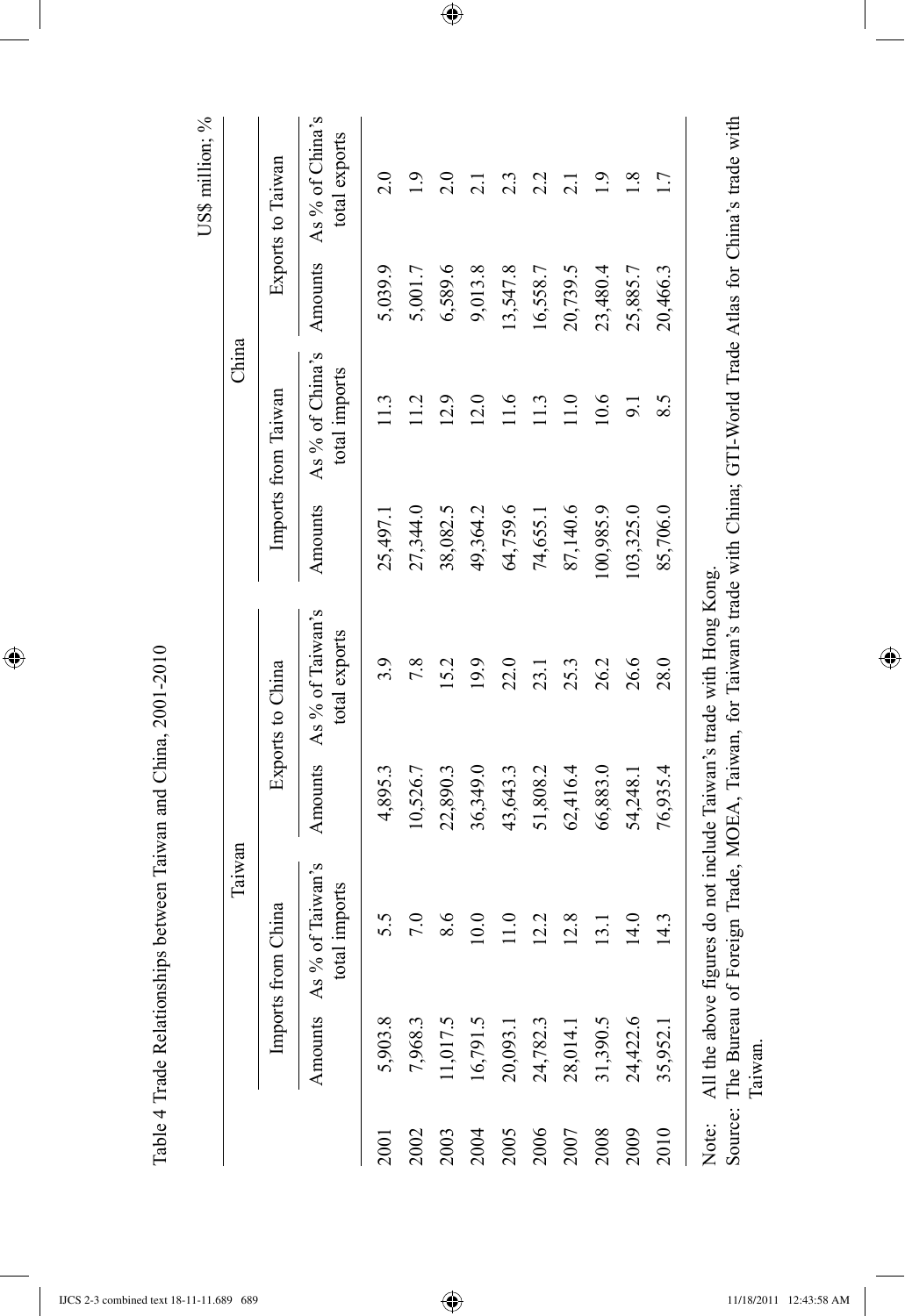about 27 per cent of Taiwan's GDP. The high exports to China also meant Taiwan maintained its trade surplus and contributed to its enormous foreign exchange reserves. In 2010 for example, Taiwan's trade surplus *vis-à-vis*  China and Hong Kong was about US\$77 billion but Taiwan's total trade surplus was around US\$23 billion. If there were no trade surplus with China, including Hong Kong, Taiwan would not be able to finance its imports from Japan and South Korea and its trade balance would be in deficit.<sup>8</sup>

⊕

The typical pattern of Taiwanese investment in China is to import intermediate and capital goods from Taiwan and export finished goods to developed countries, mainly the US. Hence, most of Taiwan's exports to China were driven by Taiwanese enterprises investing in China for procurement purposes. In 2010, for example, around 44 per cent of Taiwan's exports to China were electronic machinery and 18 per cent was optical and photographic related products.9 Meanwhile, as part of China's total export volumes, Taiwanese enterprises on the mainland also play an important role. According to the *Top 200 Exporting Companies in China* issued by the PRC's Ministry of Commerce, in 2009, among the top 10 exporting companies in China, 7 of them were Taiwan enterprises' children companies. In particular, Taiwanese owned firms, Quanta Computer, Foxconn and Compal, were the three leading exporting companies in China. These large Taiwanese exportoriented companies are registered in third places and mean that the official figures concerning Taiwan's investment in China is rather low.

In brief, cross-Strait relations in trade and investment over the past decades show an asymmetric dependence of China on Taiwan's investment in manufacturing to support its export-driven economic development. What Taiwan has gained in return is the expanding economies of scale that lowers costs in order to keep their products competitive in the international market. Although China needed investment from Taiwan initially for its economic growth, when this division of labour across the Strait became mature, Taiwan found that it could no longer break its economic connection with China. Taiwan needs exports to China to sustain its economic growth. In other words, China's dependence on Taiwan's investment finally resulted in Taiwan's reliance on trade with China. The intensified economic integration finally brought about an institutionalized economic relationship.

## **3. China: A Political Look from Taiwan Strait to across the Pacific Ocean**

The principal motivation behind China's signing up of ECFA is political and Chinese leaders have not hidden their wishes for unification with Taiwan in several public speeches. In fact, Beijing has actively promoted cross-Strait commercial expansion as part of an "embedded reunification" strategy

⊕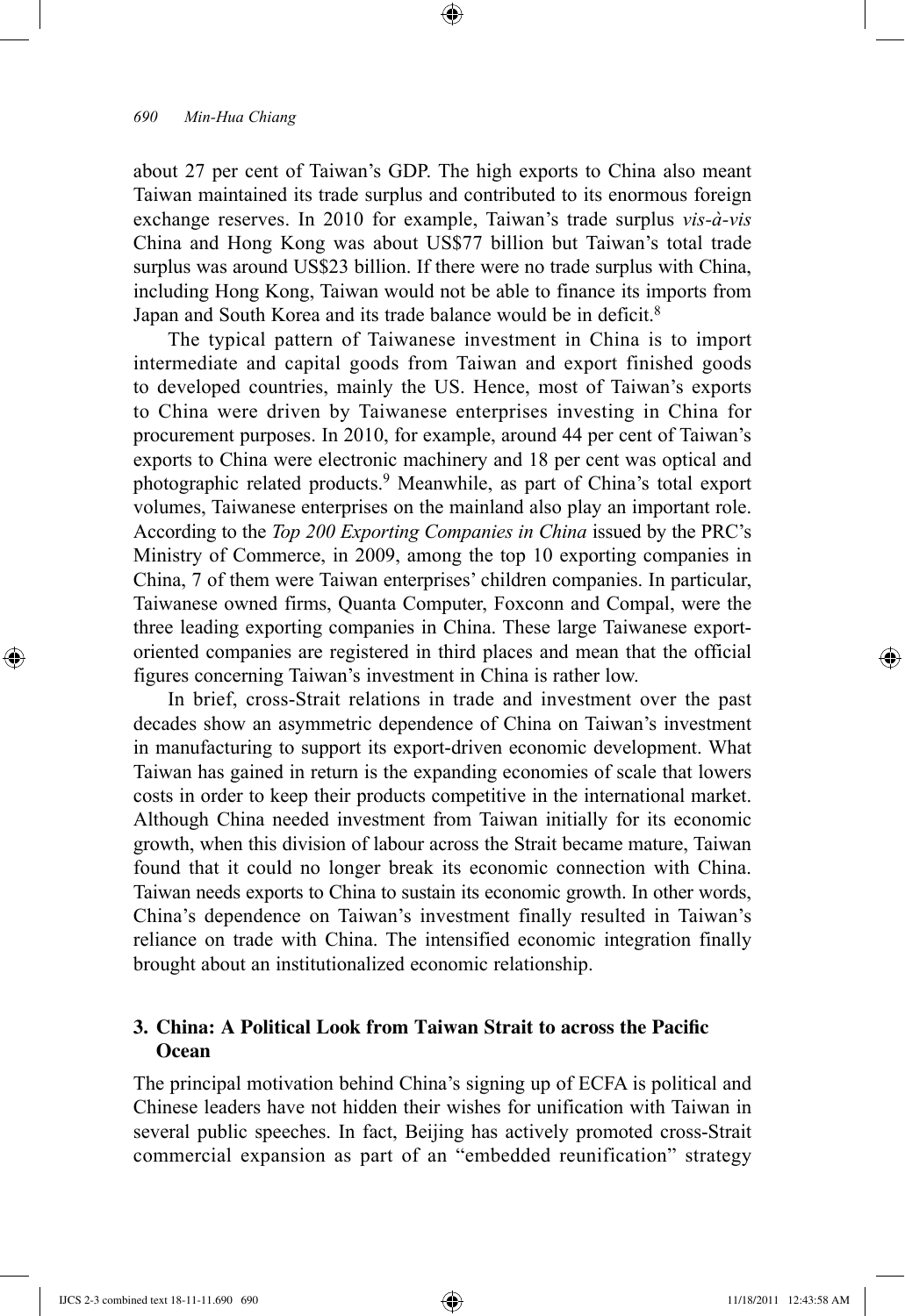since the leadership of Deng Xiaoping 鄧小平. <sup>10</sup> Chinese Vice-Minister of Commerce, Gao Hucheng 高虎城, has mentioned that the agreement was an arrangement made under the precondition of "one China" and the "1992 consensus".11 In January 2011, a Chinese government spokeswoman further stated that relations between the mainland and Taiwan will not be improved if the "1992 Consensus" is not observed.<sup>12</sup> During China's National People's Congress in March 2011, Premier Wen Jiabao 溫家寶 highlighted in a government work report that China "… will adhere to the major principles and policies for developing relations between the two sides of the Taiwan Straits and promoting the peaceful reunification of our motherland in the new situation".<sup>13</sup> In fact, "One Country, Two Systems" has been the principal of PRC's policy towards Taiwan and China has not changed this. The minimal amount of economic benefit for China could foster Taiwanese economic dependency and further advance China's political agenda of unification with Taiwan.14 Apart from the political intention, economically, ECFA would ensure the continued inflow of Taiwan's investment, which has been important to support China's export-driven economy as already mentioned. Since the 1990s, Taiwan's manufacturing investment in China has successfully integrated the mainland into the regional production network. The facilitation of Taiwan's investment to the mainland will be helpful for China's further industrialization and development. Moreover, Taiwan is a small economy with only a population of 23 million. Its domestic market is not so attractive for Chinese entrepreneurs. Inducing Taiwan's financial capital into the mainland is therefore more essential than asking Taiwan to open up its market.

At the regional level, ECFA served as a step forward in China's growing economic connection with the region. After its accession to the World Trade Organization (hereafter WTO) in 2001, China moved quickly to develop its free trade ties with other economies. The most significant was its FTA with ASEAN countries, namely ASEAN+1 in 2002. In 2004, the Agreement on Trade in Goods of the China-ASEAN FTA was signed and entered into force in July 2005. In January 2007, the two parties signed the Agreement on Trade in Services, which entered into effect in July of the same year. In August 2009, the two parties signed the Agreement on Investment. Under this Agreement, the 6 original ASEAN members (Brunei, Indonesia, Malaysia, the Philippines, Singapore and Thailand) and China had to eliminate tariffs on 90 per cent of their products by 2010. The remaining four countries (Cambodia, Lao PDR, Myanmar and Vietnam) will follow suit by 2015. In 2003, China signed the "Closer Economic Partnership Arrangement" (CEPA) with Hong Kong and Macao respectively. As it offers a better deal than China's WTO commitments, CEPA strengthened Hong Kong's role as a platform for doing business in China. Supplementary measures of CEPA were signed from 2004 to 2009. In addition, China concluded FTAs with Singapore and New Zealand

⊕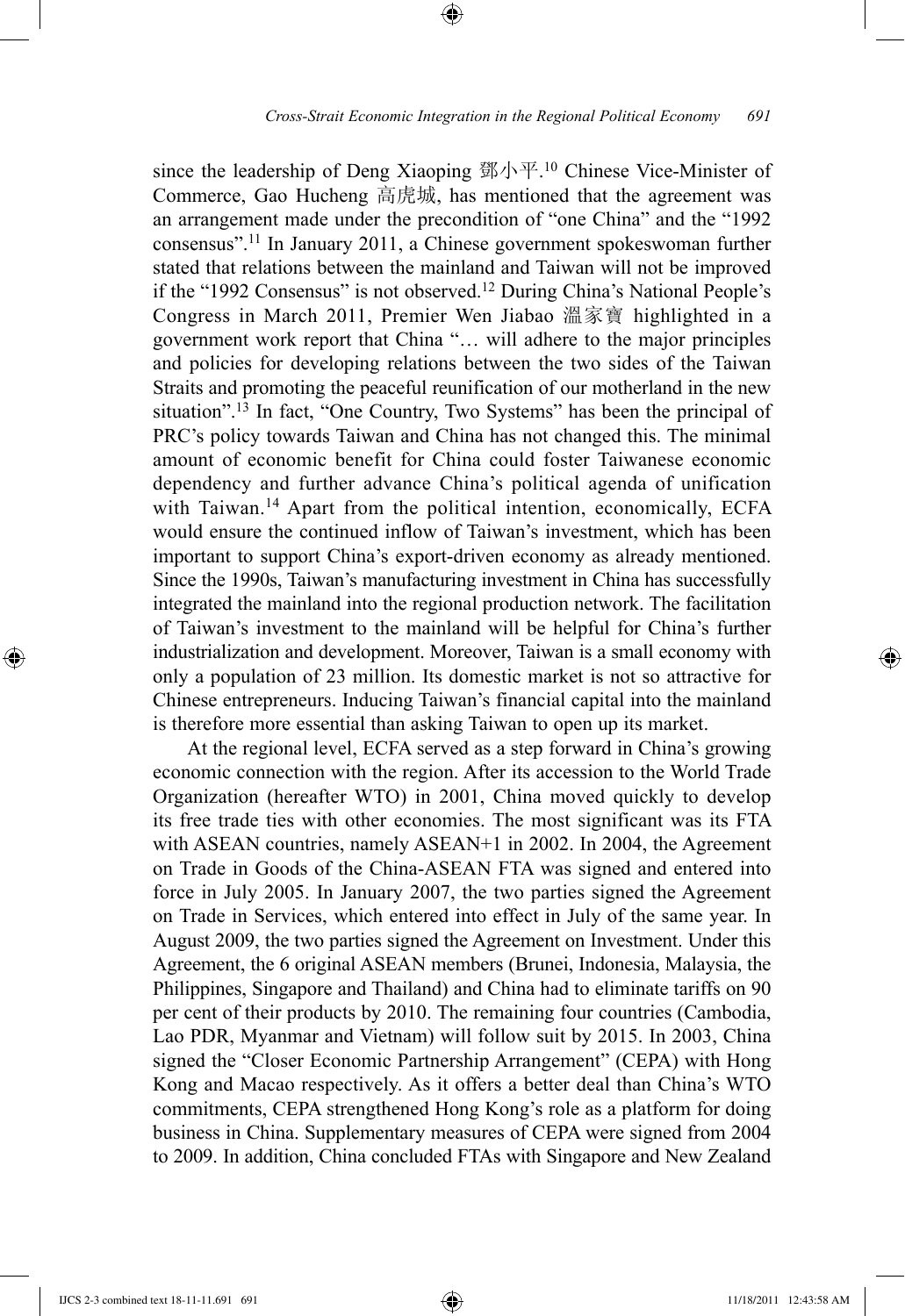in 2008. Meanwhile, China is also looking for expanding its economic ties with Japan and South Korea via ASEAN+3. Some regard China's FTA strategy as an integral part of its "peaceful rise" policy which aims to escalate Chinese influence in the region politically and economically. FTAs with neighbouring countries would not only ease the "China threat" concerns but also safeguard foreign raw material imports.15

⊕

In fact, market forces have since a long time been in the leading position to direct East Asia's economic integration and China's increasing FTAs have also been supported by its growing economic and commercial ties with its neighbouring countries. China has already replaced the US to become the largest export destination for ASEAN, Taiwan, Hong Kong, Japan and South Korea. At the same time, China also seeks the expansion of its exports to neighbouring countries. Chinese leaders hope that, with continued progress in FTA, Chinese products can penetrate into more countries and therefore minimize the impact of dependence on Western markets.<sup>16</sup> Especially after the global financial crisis in 2008, the slowdown of Western countries' demand made many Asian countries realize the importance of export diversification. Compared with the US's exports, China's exports to Japan, Taiwan, South Korea, Hong Kong and ASEAN were greater in terms of absolute amount.

From 1991 to present, China has kept an annual economic growth rate above 8 per cent. When the global financial crisis damaged many economies around the world, China's economy, although it was also hit by the decline of global demand, stood relatively firm.17 Since 2010, China's economy has surpassed Japan as the world's second largest in terms of GDP, only behind the US.18 In terms of trade and investment, China has been significant not only at the regional level but also in the world. It was also one of the most attractive investment destinations in the world. In 2009, WTO's figures shows that China was the largest exporter and second largest importer in the world, only behind the US, unless the European Union is treated as a single unit. Owing to its large exports, China has the world's largest current account surplus and owns a third of world's currency reserves.

Even without massive outward investment in other countries, thus further establishing a regional production network – just as Japan had done so before it – China, with its huge economic size and recent progress in FTAs with major economies in East Asia, has also strengthened its significant role in connecting the regional economies. By contrast, the US's role in regional economic integration has diminished to some extent. China's deepening economic engagement with Asian economies, together with its huge economic size, population and influence in world affairs, signifies that China will inevitably play a dominating role in the regional political economy. China's rising economic dominance in the region is also posing a challenge to the US presence in East Asia.

⊕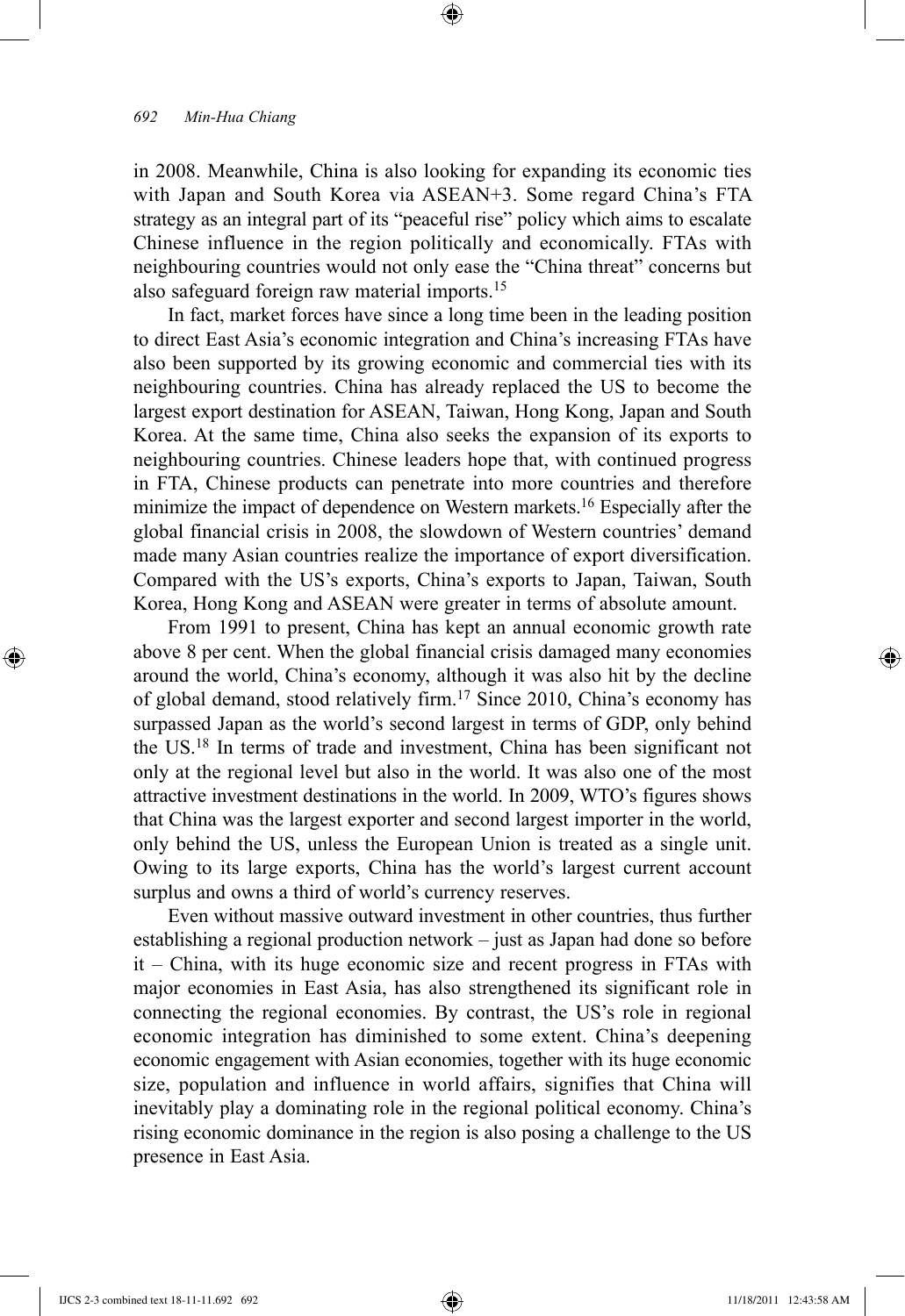# **4. Taiwan: Standing with the Giant towards the China-Centered Regionalization**

⊕

In contrast to China's increasing economic openness to Taiwan over the last decade, the Taiwanese government showed more hesitation in opening up its economy to China. However, the uncontrollable rising economic interchanges forced Taiwan's government to legalize the economic relationship with China.19 Seeing the unavoidable rising economic interaction across the Strait, the establishment of a more formerly legalized economic relationship with China became urgent for Taiwan. Different from China, Taiwan's willingness to sign ECFA with China was therefore not to promote the cross-Strait economic relationship. But rather, it was more a passive reaction by the government to the uncontrollable ever-closer relationship with the mainland.

Ma's administration took ECFA as being comparable to an FTA and as a means to promote the island's economic growth. On one hand, Taiwan has been excluded from the growing free trade agreements in recent years because of China's pressure. Prior to ECFA, Taiwan had only signed FTAs with a few countries in Central and South America (Panama, Honduras, Guatemala, Nicaragua and Salvador) which accounted for a small proportion of Taiwan's external trade. This worried the government, especially when the FTA between China and ASEAN took effect on 1 January 2011. ASEAN's further trade negotiations with China, Japan and South Korea to form ASEAN+3 is believed by the government to further diminish Taiwan's economic significance in the region. As a result, the threat of marginalization in the region pushed Taiwan's government as well as Taiwanese entrepreneurs to pursue an economic agreement with China, Taiwan's most important trading partner. On the other hand, a sustained economic prosperity subsequent to the deepened economic relationship between Taiwan and China may help the KMT to retain the Presidency in 2012. Although Taiwan's economic success in the past might not have been directly linked to the KMT's economic policy,20 the Democratic Progressive Party (DPP)'s inability to further advance the island's economic development during Chen's presidency, and its failure to provide a credible alternative to the ECFA, provide the KMT much room in promoting ECFA.

According to the Taiwanese government's estimates, economically, ECFA would raise Taiwan's economic growth rate between1.65 per cent and 1.72 per cent and increase total employment by about 2.5~2.6 per cent, that is, approximately  $26,000$  new jobs will be created after ECFA takes effect.<sup>21</sup> With just over 1.3 billion population, China's domestic market is not only huge but also rapidly growing. Many foreign investors found it difficult to enter. Taiwan, with its similar linguistic and cultural background, its closer and a legalized economic relationship with China, is likely to catch the attention of foreign investors who will want to cooperate with Taiwanese entrepreneurs

IJCS 2-3 combined text 18-11-11.693 693 11/18/2011 12:43:58 AM

⊕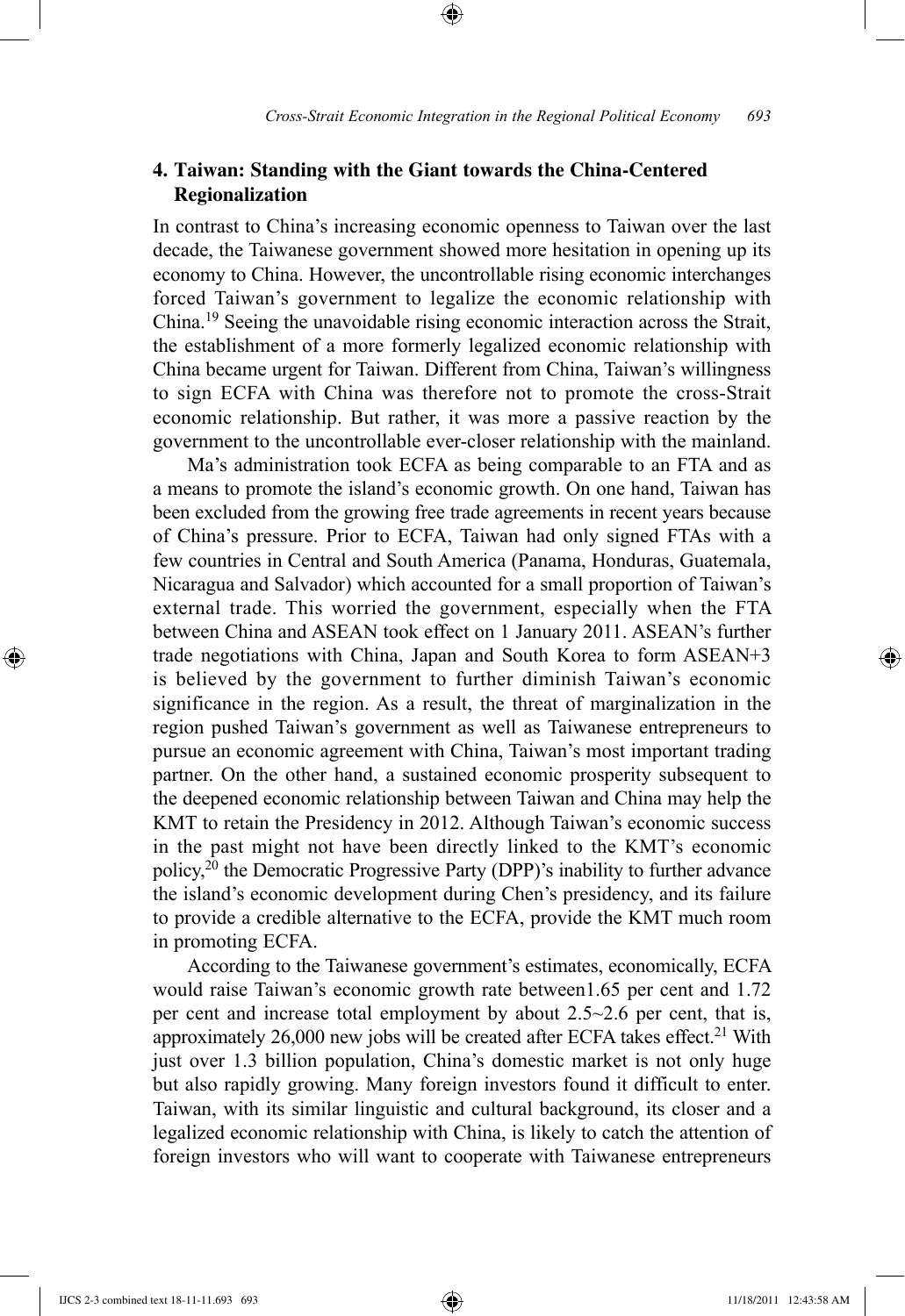in the Chinese market or setting up R&D centres on the island. As China's economy is expected to be prosperous in the following years, Taiwan, due to its geographic proximity with China, and its strong connection with mainland, has the potential to become a logistics centre in the region.

⊕

Nonetheless, as China is still not an essential export market for final goods, Taiwan's dependence on the mainland for its export-led economic growth has its limits. In 2009, for example, the export of goods and services contributed to  $60.5$  per cent of Taiwan's economic growth rate.<sup>22</sup> Although China is Taiwan's largest export destination, Taiwan's exports to China are based on their production network. In 2010, about 50 per cent of Taiwan's exports to China were electrical machinery and optical instruments. European Union countries and the United States are the main export market for China. In 2010, these two markets accounted for 38 per cent of China's total exports. Most of the exports from China to the US and EU are final goods. The increase or decrease of China's imports from Taiwan is therefore dependant on the EU and US demand for final goods.

Although it seems that ECFA would enable Taiwan to gain more economic benefits than China gets from Taiwan, Taiwan's position at the negotiating table with China will weaken in the future. The reason is that the release of economic privileges from China will mean that the island's economy will increasingly depend on the mainland rather than vice versa. The strong economic link with China signifies a powerful impact on a small economy such as Taiwan's, if there are any changes to China's economy, including China's economic policies changes and economic fluctuation caused by global financial turmoil or business cycles.

Comparing Taiwan and China's main trading partners (see Table 5), Taiwan was China's 5th importer and China was Taiwan's largest export destination in 2010. However, most of the imports from Taiwan are industrial goods which are highly substitutable by other industrial goods from Japan, South Korea and some ASEAN countries. This is why ECFA made Japanese and Korean manufacturers feel threatened as a high percentage of Korean and a considerable share of Japanese exports to China overlap with those from Taiwan. Therefore, if there is any disagreement between Taiwan and China, China can switch its import sources from Taiwan to Japan and South Korea. It would be difficult for Taiwan to find a substitute market for its export of semiindustrial goods, originally designated for manufacturing firms in China in the short term. Meanwhile, contrary to the mainland's huge domestic market, Taiwan is not a key export market for China. In 2010, Taiwan was China's 11th largest export market. China's exports to Taiwan only accounted for less than 2 per cent of China's total exports. The opening up of Taiwan's market to China is thus not really essential for China but Taiwanese imports from China are important. China was Taiwan's second largest import source. In 2010, 14.2

⊕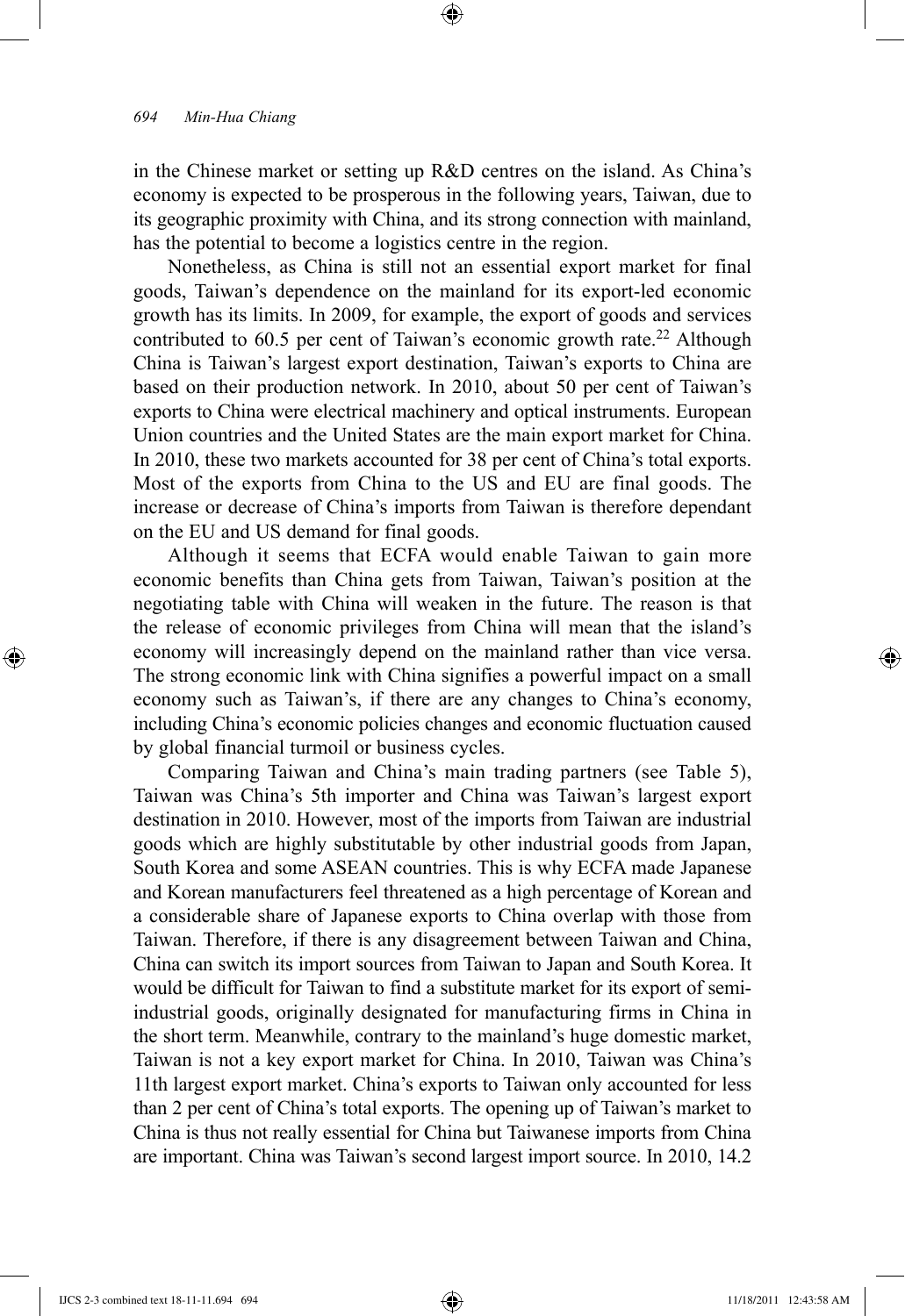|                |                        | China                      | Taiwan                     |                            |  |
|----------------|------------------------|----------------------------|----------------------------|----------------------------|--|
|                | Main Import<br>Sources | Main Export<br>Destination | Main Import<br>Sources     | Main Export<br>Destination |  |
| 1              | Japan $(12.7)$         | EU27 (19.7)                | Japan $(20.8)$             | <b>China</b> (27.8)        |  |
| $\overline{c}$ | EU27(12.1)             | US (17.9)                  | <b>China</b> (14.2)        | ASEAN <sub>10</sub> (15.4) |  |
| 3              | <b>ASEAN10</b> (11.1)  | HK (13.8)                  | ASEAN <sub>10</sub> (11.5) | HK(13.1)                   |  |
| 4              | South Korea (9.9)      | <b>ASEAN10 (8.8)</b>       | US(10.0)                   | US(11.6)                   |  |
| 5              | Taiwan $(8.3)$         | Japan $(7.6)$              | EU 27 (8.4)                | EU27 (10.4)                |  |
| 6              | US(7.3)                | South Korea (4.4)          | South Korea (6.4)          | Japan $(6.5)$              |  |
| Total          | 61.4                   | 72.2                       | 71.4                       | 84.8                       |  |

Table 5 Taiwan and China's Main Trading Partners in 2010 (percentage)

Source: GTI-World Trade Atlas.

⊕

per cent of Taiwan's total import was from China. In brief, Taiwan depends on China for exports much more than China depends on Taiwan. ECFA promotes the trade between the two sides and at the same time deepens Taiwan's trade dependence on the mainland.

Moreover, the Taiwanese government's expectation that China will allow Taiwan's negotiation of FTAs with other countries is doubtful. Even though the cross-Strait relationship has much improved in recent years, Taiwan's "appearance" on the global stage is still a sensitive issue for Chinese leaders. Soon after Taiwan signed ECFA with China, both Singapore and the Philippines expressed their interests in negotiating FTA with Taiwan.<sup>23</sup> But the Chinese government continued to object to foreign countries signing free trade agreements with the island. Furthermore, the US arm sales to Taiwan and the uncertainty of Taiwan's political climate after the 2012 presidential election will also make continuous progress of ECFA and Taiwan's FTA with other countries uncertain.

### **5. Concluding Remarks**

Cross-Strait relations in trade and investment over the past decades have shown an asymmetric dependence of China on Taiwan's investment in manufacturing to support its export-driven economic development. What Taiwan has in return are expanding economies of scale that lowers costs in order to maintain the competitiveness of its products in the international market. Although China initially needed investment from Taiwan for its

IJCS 2-3 combined text 18-11-11.695 695 11/18/2011 12:43:58 AM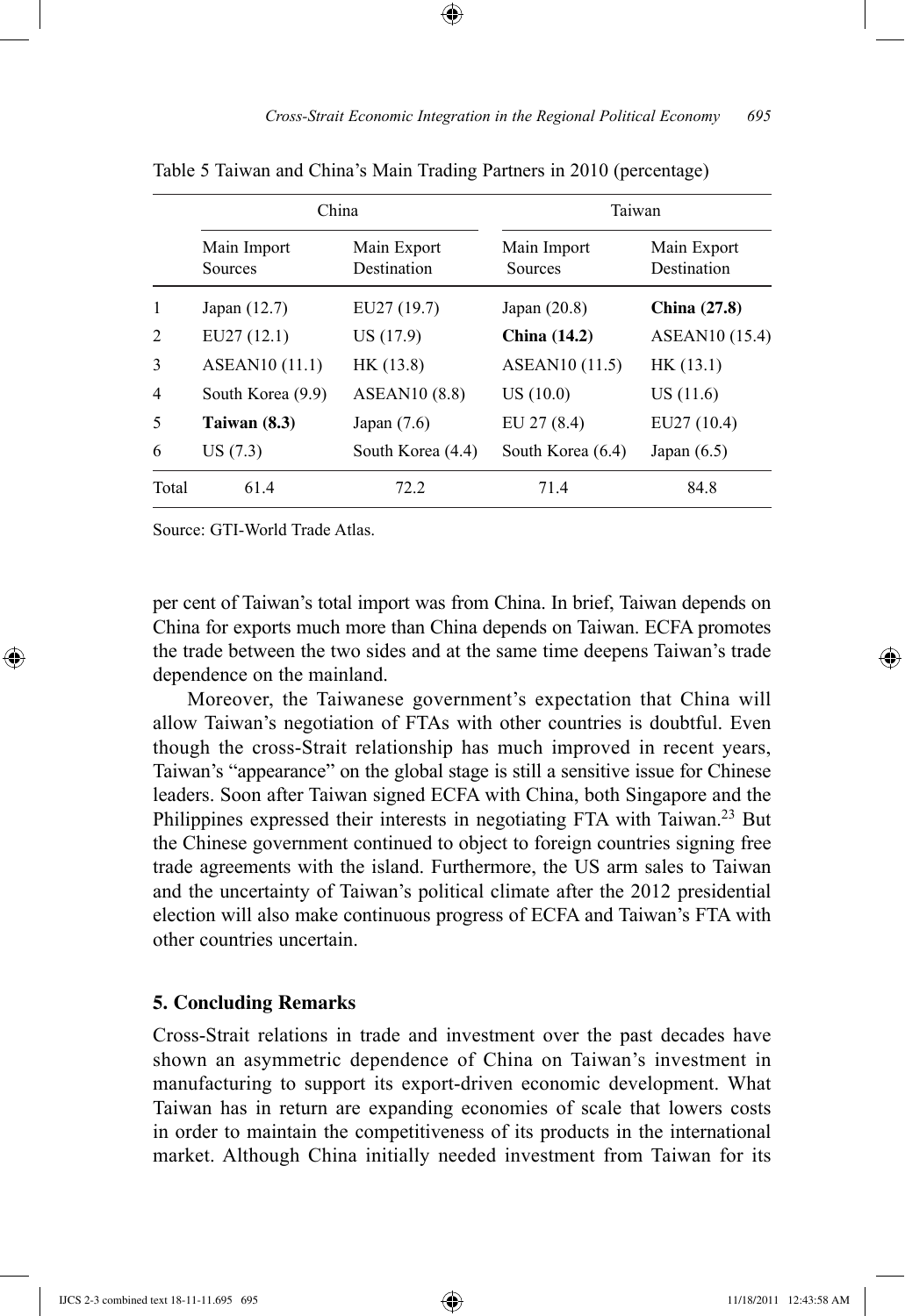economic growth, when this division of labour across the Strait became mature, Taiwan found that it could no longer break its economic connection with China. In other words, China's dependence on Taiwan's investment finally resulted in Taiwan's reliance on trade with China.

⊕

Contrary to the conventional thinking that China's signing of ECFA is for political purpose and Taiwan has more economic concerns, this paper shows China's economic consideration and Taiwan's political reason. Politically, ECFA serves China's reunification purpose with Taiwan and the current ruling party KMT would also benefit from it to win the presidential election in 2012. From an economic perspective, ECFA would ensure the continued investment from Taiwan to China, which is an essential element for China's further industrial upgrading. As Taiwan's domestic market is limited, the opening up of Taiwan's market is not important for China. In the long term, a closer economic relationship would have more potential impact on Taiwan than on China, due to their different economic sizes. Taiwan's political sovereignty will also be undermined. In addition, the signing of ECFA symbolizes Taiwan's legitimate entry into the "China-centred regionalization" process and further enhances China's gravity in the regional economic integration

ECFA would allow Taiwan to go a step closer to China, economically and then politically, which also means a step away from the United States. But contrary to the resistance to deepening the relations with China by Taiwan's opposition party, the Obama administration in the US has generally welcomed the economic engagement between the two sides as it will be helpful in reducing the tension in the Taiwan Strait and benefit the region's stability. American officials not only responded positively to the signing of ECFA but even called for further exchanges between Taiwan and China.<sup>24</sup> Prior to the conclusion of ECFA, Washington reconfirmed its commitment to a one-China policy based on the three US-China communiqués and the Taiwan Relations Act.25

In fact, America's response on ECFA was not surprising. The US has long been excluded from the regional economic integration. In contrast to China, which has signed FTAs or quasi-FTAs with the main economies in East Asia in recent years, the US has only signed an FTA with Singapore in 2004. The only regional free trade agreement negotiation that involved the US was the Free Trade Area of the Asia Pacific (FTAAP). In 2009, President Obama announced the US's intention to enter into negotiations for a free trade agreement with Asia-Pacific, known as the Trans-Pacific Partnership (TPP) Agreement, with the objective of shaping a high-standard, broad-based regional pact. The US has demonstrated its desire to increase its engagement in Asia by entering into the TPP talks but it is still premature to assume that TPP can be successfully negotiated.26 In addition, the current members in negotiation over TPP with the US (Brunei, Chile, New Zealand, Singapore,

⊕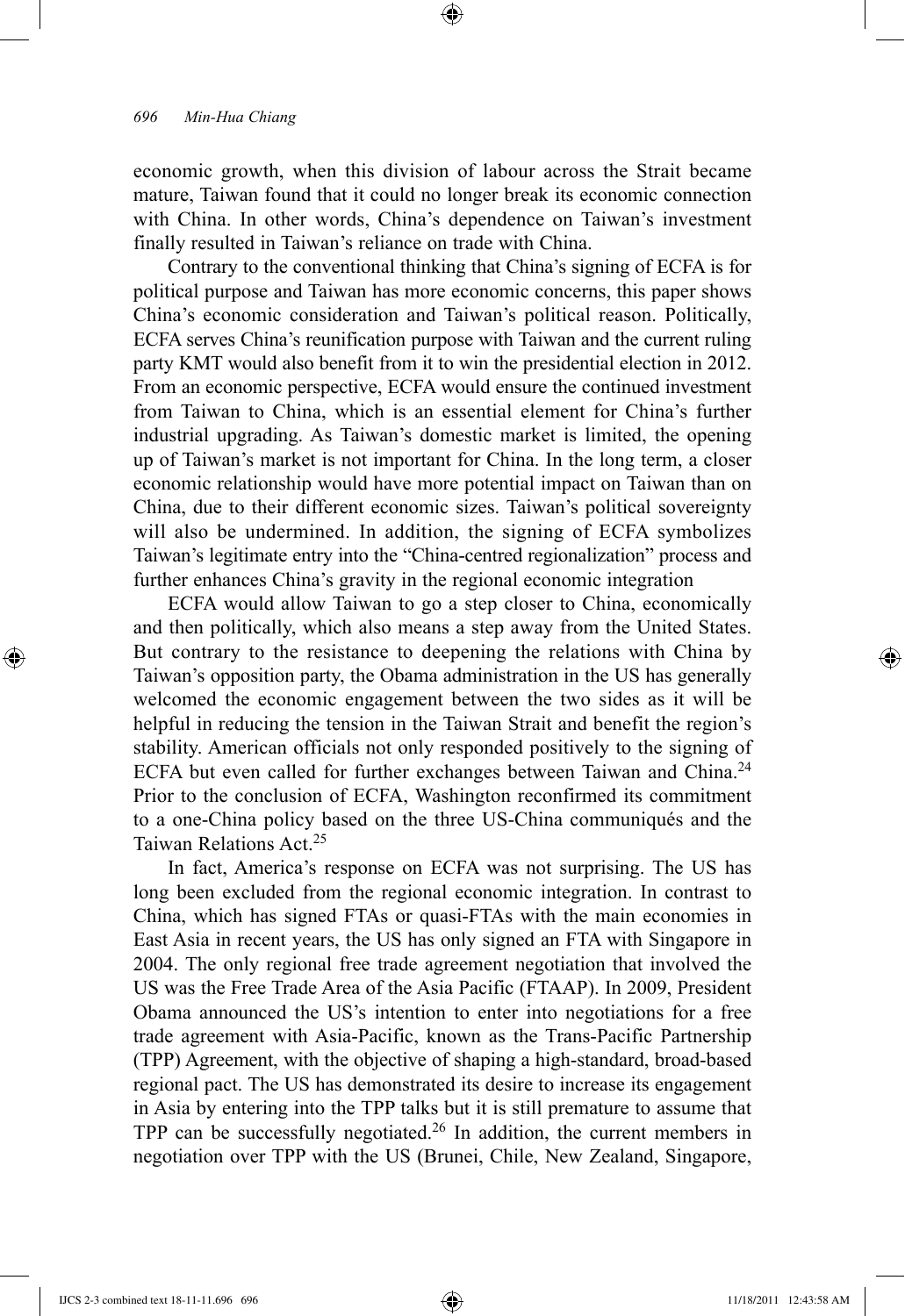Australia, Malaysia, Peru, United States, and Vietnam) are not important trading partners for America. The potential economic benefits are therefore not significant and the final approval of the TPP by the US Congress is uncertain. The "high quality" issue in TPP, such as agriculture, intellectual property protection, services, labour and the environment, are also possible to barriers to some ardent free traders.

⊕

Even though it seems that China engages more in East Asia's economic integration than the US, the increasing trade between China and the rest of the region did not divert trade from America. The US and European Union countries still act as the major destination of final products for China. In 2010, EU and the US were China's two largest export destinations, and accounted for 19.7 per cent and 17.9 per cent of China's total exports respectively. China's economic opening up has enlarged the original regional production network but it has not changed the US-Asia commercial relationship. The original US-Asia supply and demand relationship that caused the American trade deficit still remains the same. The only thing that has changed is that the trade deficit with Japan and the NIEs has been replaced with a trade deficit with China.

The trade agreements with Taiwan, Hong Kong, Macao, and ASEAN may not only strengthen China's existing trade relationship with them but also amplify China's importance in the regional trading bloc. Since China's economic force is based on foreign investment with export-oriented production, the "China-led" regionalization is therefore vulnerable to the external environment. Therefore, in the short term, the trade agreements privilege small economies by consolidating their connection with China. China is unable to challenge US dominance at this moment. However, in the long term, it is highly possible that a "China-led" Asia will be on the collision course with the US-led West for global economic leadership. How will the US respond to China's current rising dominance in the regional economy is critical for the future development of economic integration in East Asia and global economic stability.

#### **Notes**

⊕

Dr Min-Hua Chiang 江敏華 is Visiting Research Fellow at East Asian Institute, National University of Singapore. She was awarded a doctorate in International Political Economy with distinction (Très honorable avec félicitations) from the Université Pierre-Mendès-France in Grenoble, France in 2008. Before joining EAI, she was involved in the research project "The Current Situation in the South China Sea Region and Taiwan's New Strategic Thinking" at the Institute of International Relations, Chengchi University. She then joined the Taiwan External Trade Development Council where she was responsible for Indonesian market research. She was later involved in Taiwan and global service sectors' research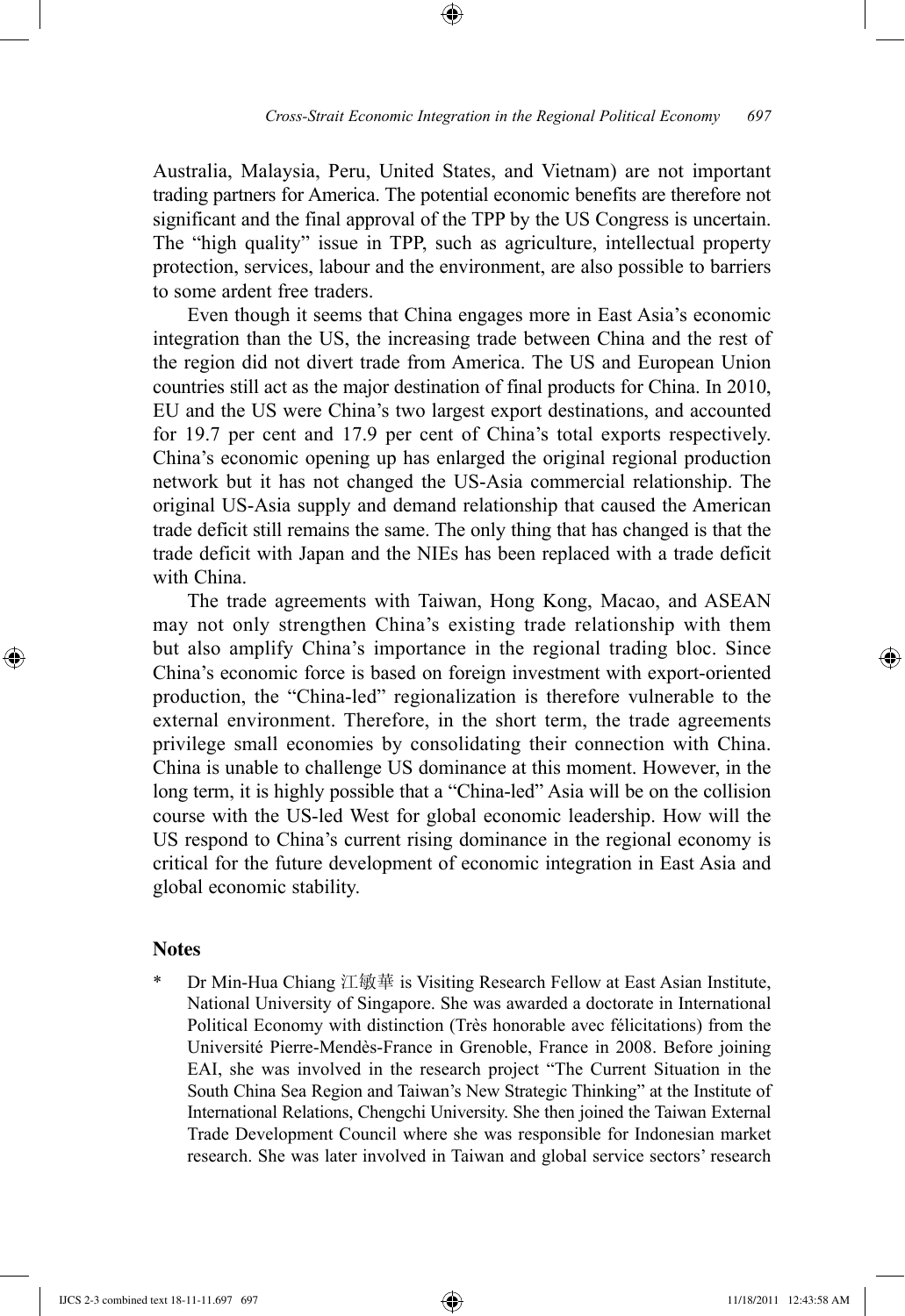when she was at the Commerce Development Research Institute. Her current research interests include economic integration between the US and East-Asia, Taiwan's economic development, global imbalance and US hegemony. <*Email: eaicmh@nus.edu.sg*>

- 1. That political agreement is: There is one China and Taiwan is part of China and both sides can express their different meaning on "One China", whether it is one China under KMT or CPC leadership. This is also referred to as "1992 Consensus" as it is claimed to result from political discussions between the two sides (Taiwan-based Strait Exchange Foundation and China-based Association for Relations across the Taiwan Strait) in Hong Kong in 1992. However, some pro-Taiwan independence politicians oppose this principal and argue that there was no such political agreement between Taiwan and China in 1992.
- 2. In the financial sector, Taiwanese banks are allowed to conduct Renminbi (the Chinese currency, hereafter RMB) business on the mainland after 2 years of business operation in China, which is superior to the WTO treatment (requiring 3 years of operation and 2 years of profits). In the non-financial services sectors listed in the early harvest programme, except for professional services and accounting, auditing services, which are equal to WTO treatment, the other ones are superior to the WTO treatment. Taiwanese services suppliers will be allowed to set up wholly-owned enterprises in China. The 9 services items Taiwan opens to China are basically equivalent to those that China has agreed to open, except for convention and communication services.
- 3. "First Cross-Strait co-op committee meets in Taiwan", *China Daily*, 22 February 2011, <*http://www.chinadaily.com.cn/china/2011-02/22/content\_12060834.htm*> (accessed 5 May 2011).
- 4. However, Japan and Korea's reaction regarding ECFA was different. Japanese businesses took Taiwan as a short-cut to successfully enter into Chinese market after ECFA was put into practice while Korean entrepreneurs urged its government to sign a trade agreement with China. "Taiwan challenges to Korea, Japan", *Asia Times online* <*http://www.atimes.com/atimes/China\_Business/ LG22Cb01.html*> (accessed 29 March 2011).
- 5. Emerging Asian Regionalism: A Partnership for Shared Prosperity, Asian Development Bank, December 2008, pp. 58-66.
- 6. The figures are selected from Taiwan Affairs Office of State Council, PRC.
- 7. In 1991, food and beverage processing accounted for 15.8 per cent of Taiwan's total manufacturing investment in China while 18.4 per cent was in plastic products, 22 per cent was in textiles, gourmet and footwear and 25.8 per cent was in electronic and electrical appliances. See Min-Hua Chiang (2010), *Taiwan in the Web of US Hegemony 1949-2005*, VDM Publishing House Ltd., Saarbrücke, Germany, p. 195.
- 8. Japan and South Korea are Taiwan's two major trade deficits sources. In 2010, Taiwan had US\$33.9 billion trade deficit with Japan and US\$5.4 billion trade deficit with South Korea.
- 9. Figures calculated from GTI-World Trade Atlas.
- 10. Christopher M. Dent, "Taiwan and the New Regional Political Economy of East Asia", *The China Quarterly*, No. 182, June 2005, p. 400.

⊕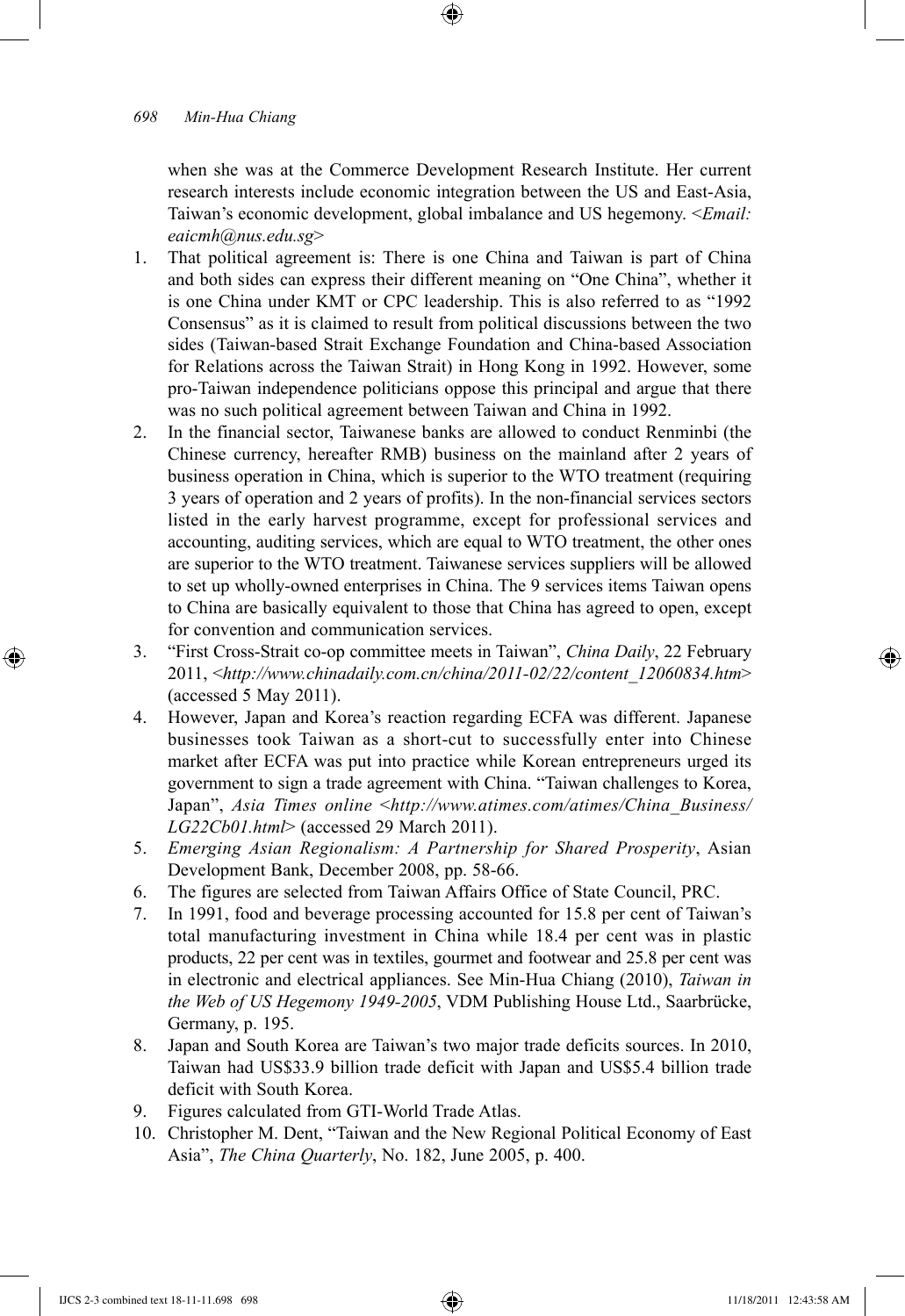- 11. Li Ching-Lieh, "ECFA must guarantee free-trade agreements", *Taipei Times*, 12 August 2010 <*http://www.taipeitimes.com/News/editorials/archives/ 2010/08/12/2003480148*> (accessed 5 May 2011).
- 12. "Chinese spokeswoman stress importance of 1992 Consensus to improving Cross-Strait relations", Spokesperson's remarks, Taiwan Affairs Office of the State Council PRC, 12 January 2011 <*http://www.gwytb.gov.cn/en/Spokes personRemarks/201103/t20110316\_1788627.htm*> (accessed 4 May 2011).
- 13. "Report on the Work of the Government", delivered at the Fourth Session of the Eleventh National People's Congress, 5 March 2011 <*http://online.wsj. com/public/resources/documents/2011NPCWorkReportEng.pdf*> (accessed 4 May 2011).
- 14. *2010 Report to Congress of the US-China Economic and Security Review Commission*, November 2010, U.S. Government Printing Office, pp. 145-146.
- 15. Pasha L. Hsieh, "The China-Taiwan ECFA, Geopolitical Dimensions and WTO Law", *Journal of International Economic Law*, Vol. 14, No. 1, p. 132.
- 16. China FTA Network.

- 17. In 2009, the economic growth rate was -3.9 per cent in Euro Area, -5.4 per cent in Japan, -2.5 per cent in the US and -2.2 per cent in developing countries, excluding China and India. China's economic growth rate was 9.2 per cent. The World Bank, *Global Economic Prospect: Crisis, Finance and Growth*, 2010, Washington, p. 3; IMF, World Economic Outlook Database, April 2011.
- 18. In 2010, China's GDP was valued US\$ 5.87 trillion, US was US\$ 14.67 trillion and Japan's was US\$ 5.46 trillion. IMF, World Economic Outlook Database, April 2011.
- 19. As China is becoming more open to the global economy, China's FDI promotion policy and the opening up of the US market to China's products are more powerful than the Taiwan government's unilateral restrictions on trading with and investing in the mainland. As a result, the Taiwanese government could only open its economic door to China subsequent to this unavoidable closer economic relationship with China.
- 20. Generally, Taiwan's development can be characterized by three principal influences. The first is the considerable contribution of private enterprises to the economic boom. The second influence is the appropriate state policy. Those scholars who emphasized the state argued that the exploitation of comparative advantage in Taiwan as well as in other Newly Industrializing Countries (hereafter NIC) was through the governments' industrial planning. From the statist viewpoint, a strong government was the key to rapid growth as the state's autonomous power facilitates the national growth strategy and prevents policy distortion due to opposition from domestic interest groups. Thirdly, some argue that the international economic environment played an even more important role in shaping Taiwan's economic transformation. External influences, including the Japanese colonial legacy, US aid at the initial stage of post-war development and subsequent economic dependence on the US and Japan, are all indispensable to Taiwan's economic success.
- 21. Ministry of Economic Affairs, Taiwan <*http://www.ecfa.org.tw/index.aspx*> (accessed 2 April 2011).

IJCS 2-3 combined text 18-11-11.699 699 11/18/2011 12:43:58 AM